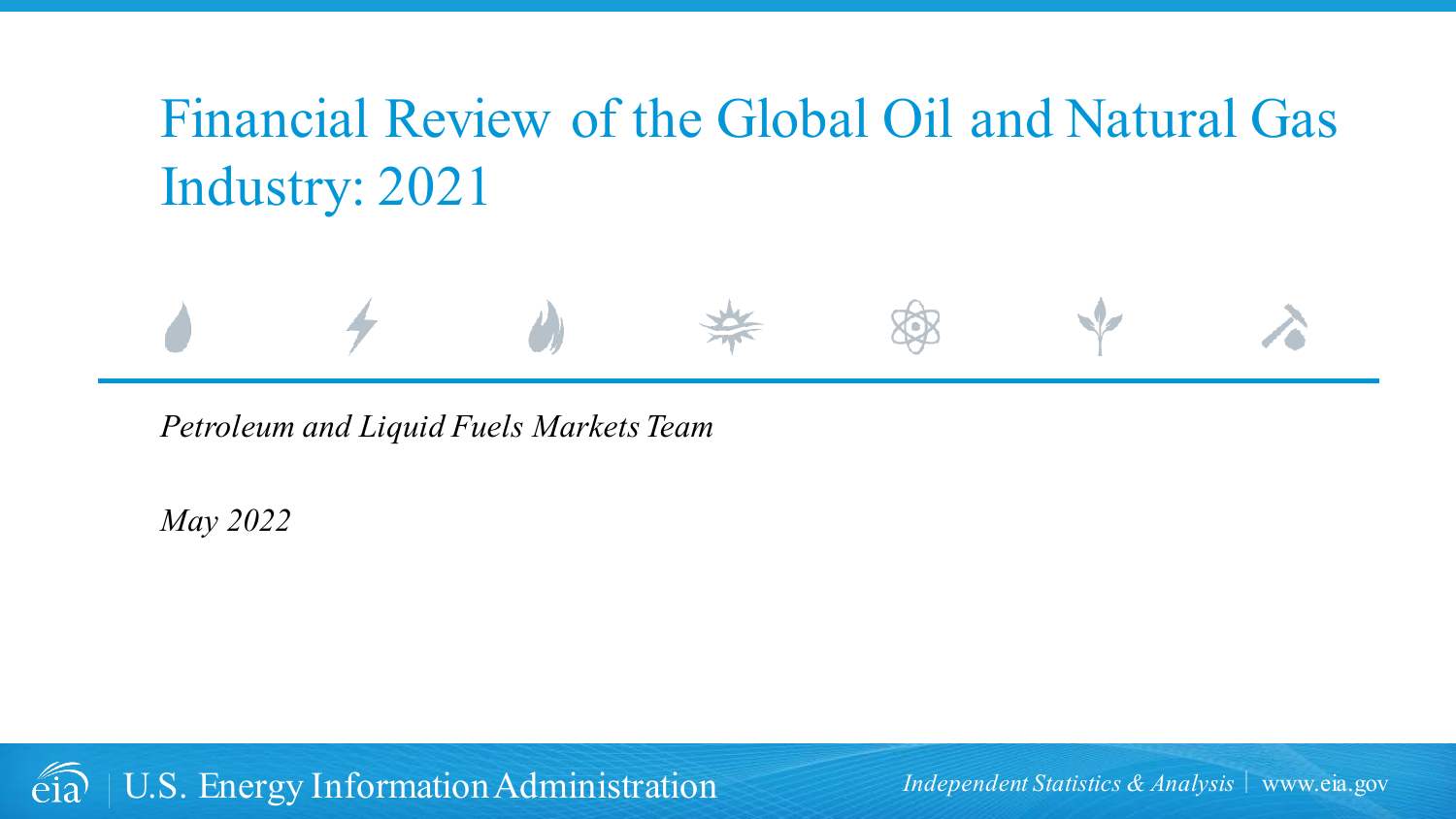## Key findings for 2021

- Brent crude oil daily average prices were \$70.95 per barrel in 2021—64% higher than 2020.
- In this study of 119 companies, the combined petroleum liquids production decreased 1% in 2021 from 2020, and natural gas production increased 5%.
- Proved and unproved reserve acquisition made up 35% of total upstream costs, the largest in the 2012–21 period.
- Finding plus lifting costs decreased 2% from 2020 to 2021.
- The energy companies reduced net debt by \$134 billion in 2021, the most for any year in the 2012**–**21 period.
- Refiners' earnings per barrel processed increased in 2021.

Note: The 119 upstream companies and 36 downstream companies analyzed in this study publish publicly available financial statements. A full list of the companies included and a glossary of terms begin on slide 26.

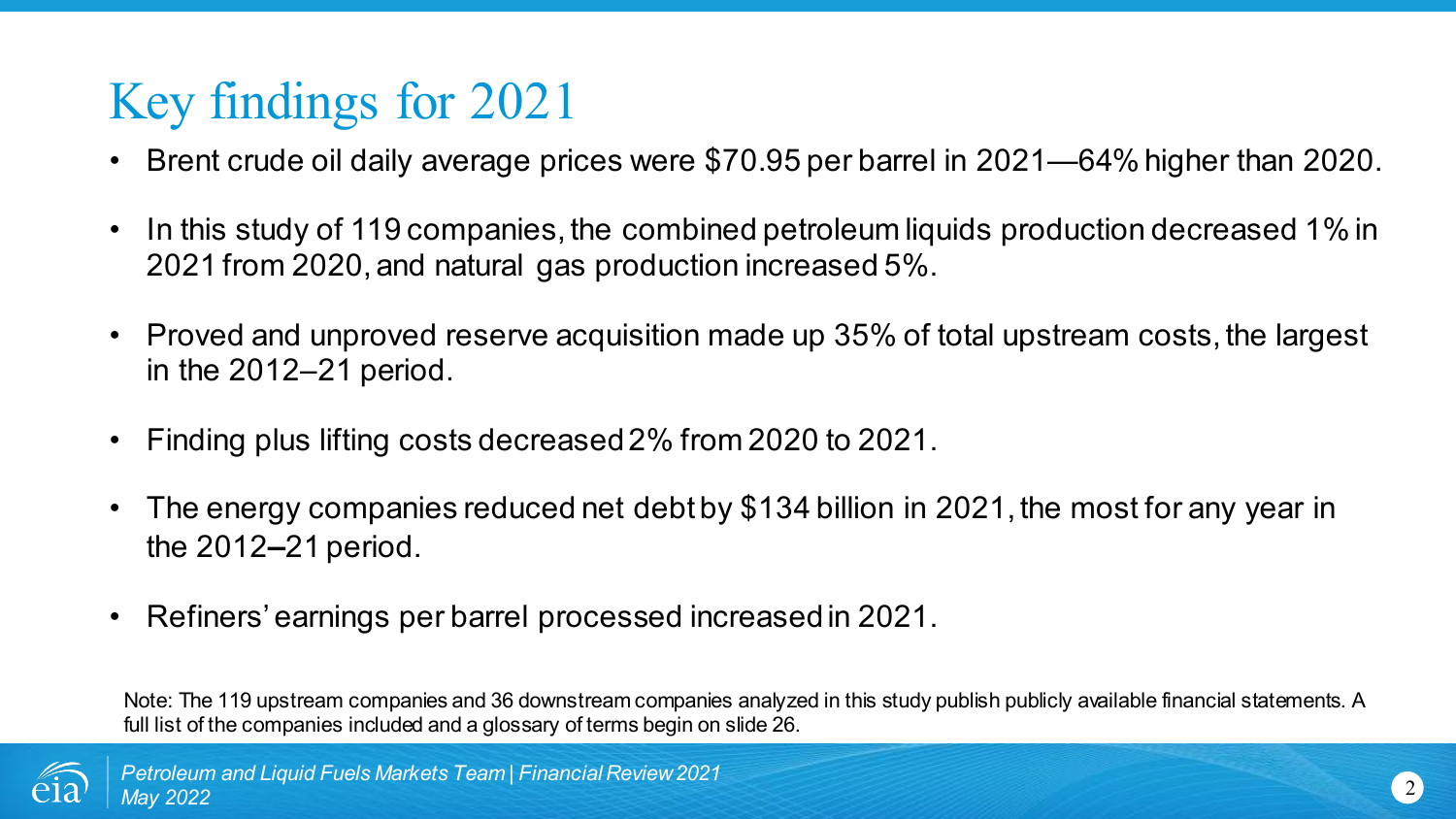Upstream

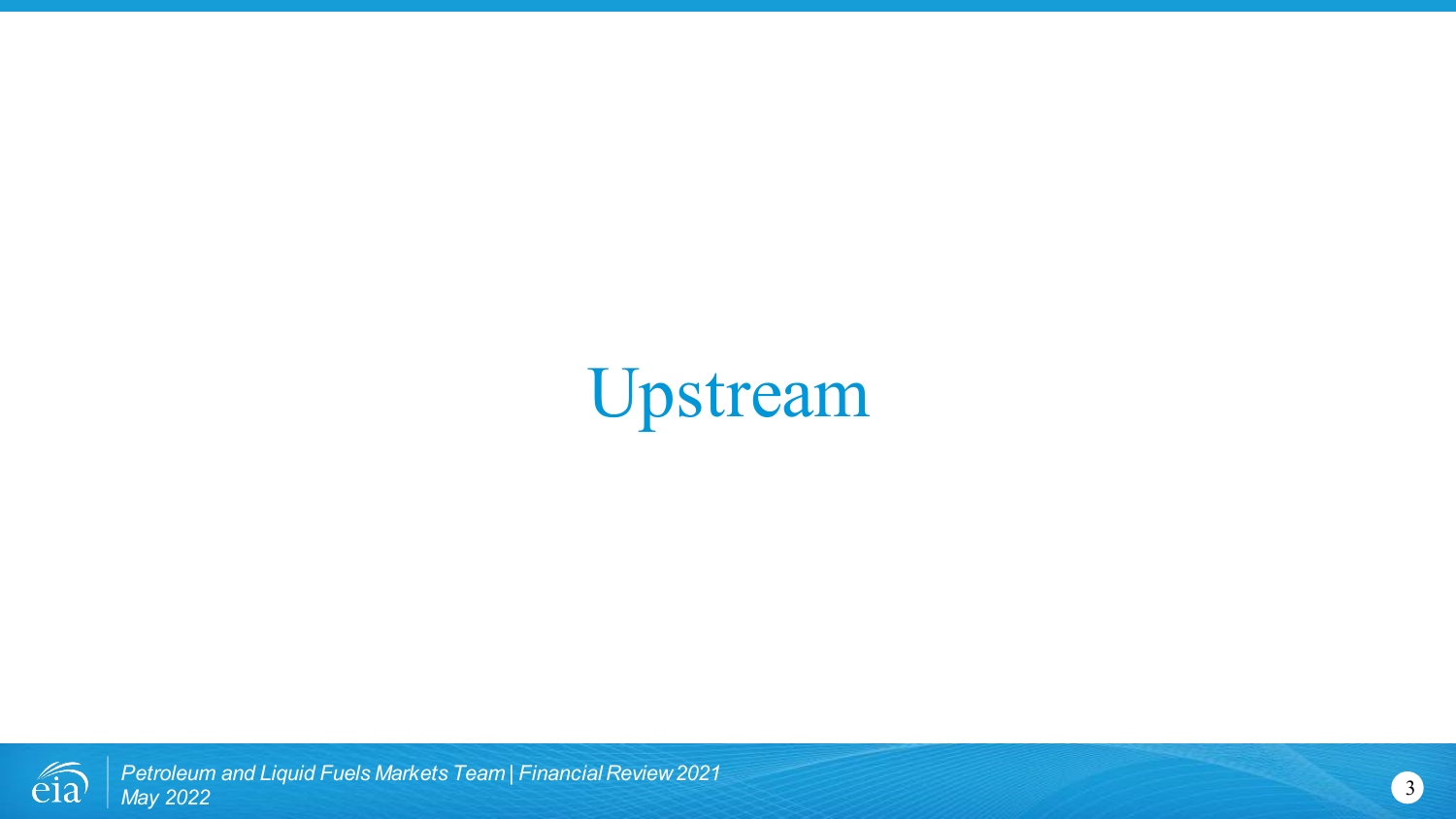### Most company headquarters included in our study were located in the United States

**Geographic distribution of global oil and natural gas company headquarters, 2021**

number of companies



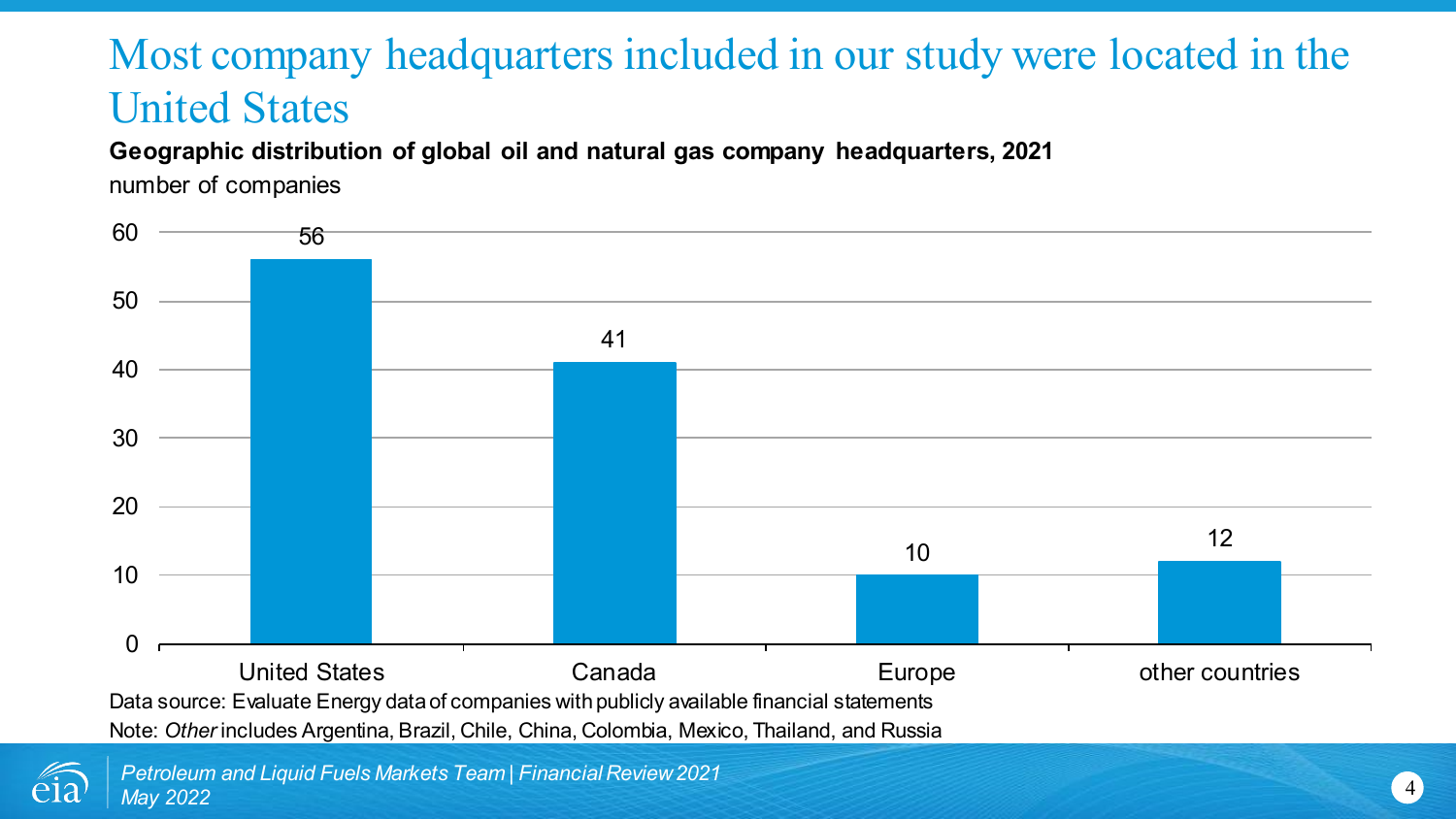### Global oil and natural gas company proved reserves were highest in the *other countries* category

**Proved reserves of global oil and natural gas companies by region of headquarters, 2021**

billion barrels of oil equivalent



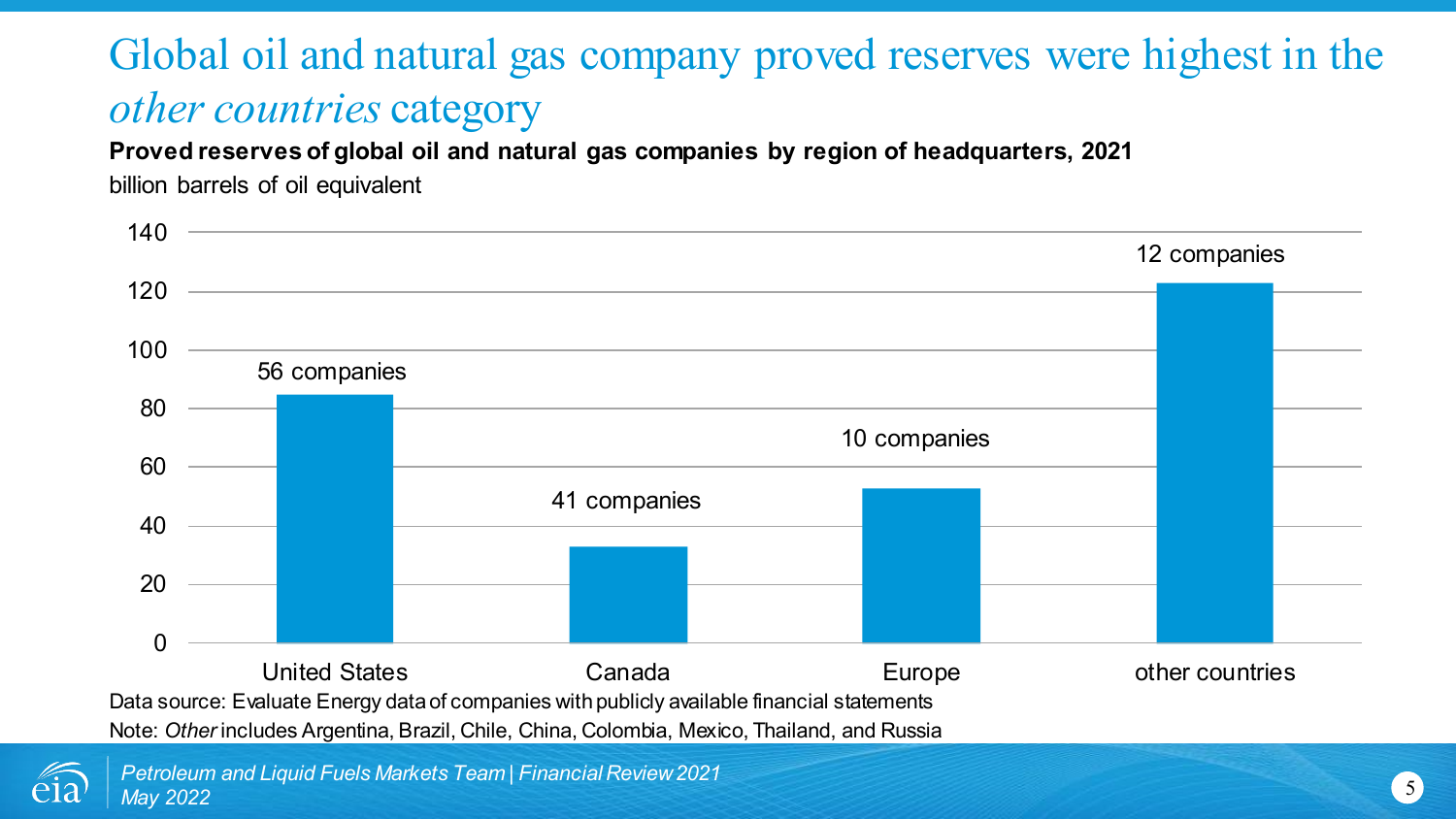## About 52% of companies we included produced less than 50,000 barrels per day in 2021

**Distribution of companies by volume of petroleum liquids produced, 2021**

number of companies



Data source: Evaluate Energy data of companies with publicly available financial statements



*Petroleum and Liquid Fuels Markets Team | Financial Review 2021 May 2022*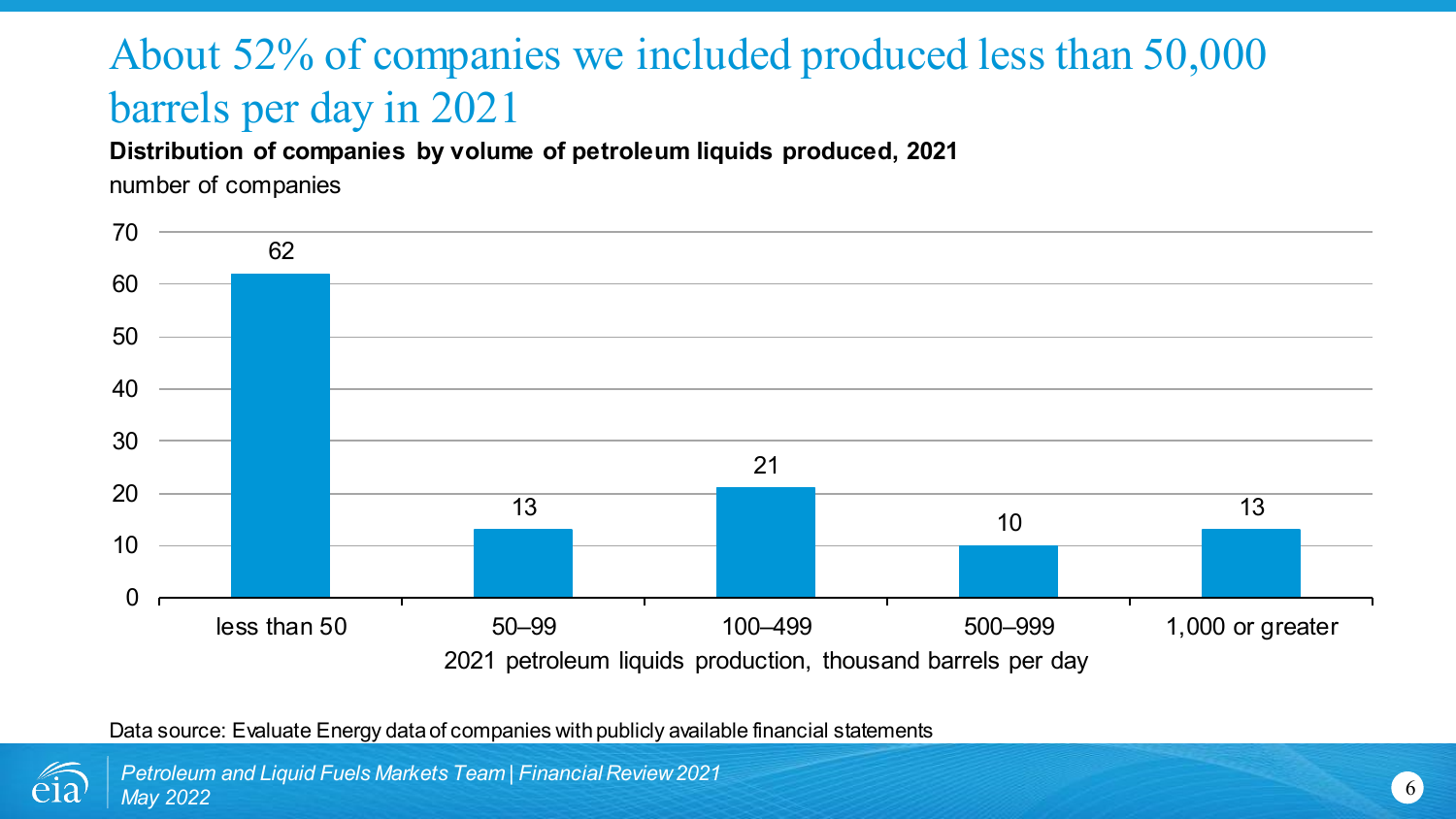### Production of oil declined and production of natural gas increased in 2021 compared with 2020

**Petroleum liquids and natural gas production, 2012–21**

million barrels of oil equivalent per day



Data source: Evaluate Energy data of companies with publicly available financial statements

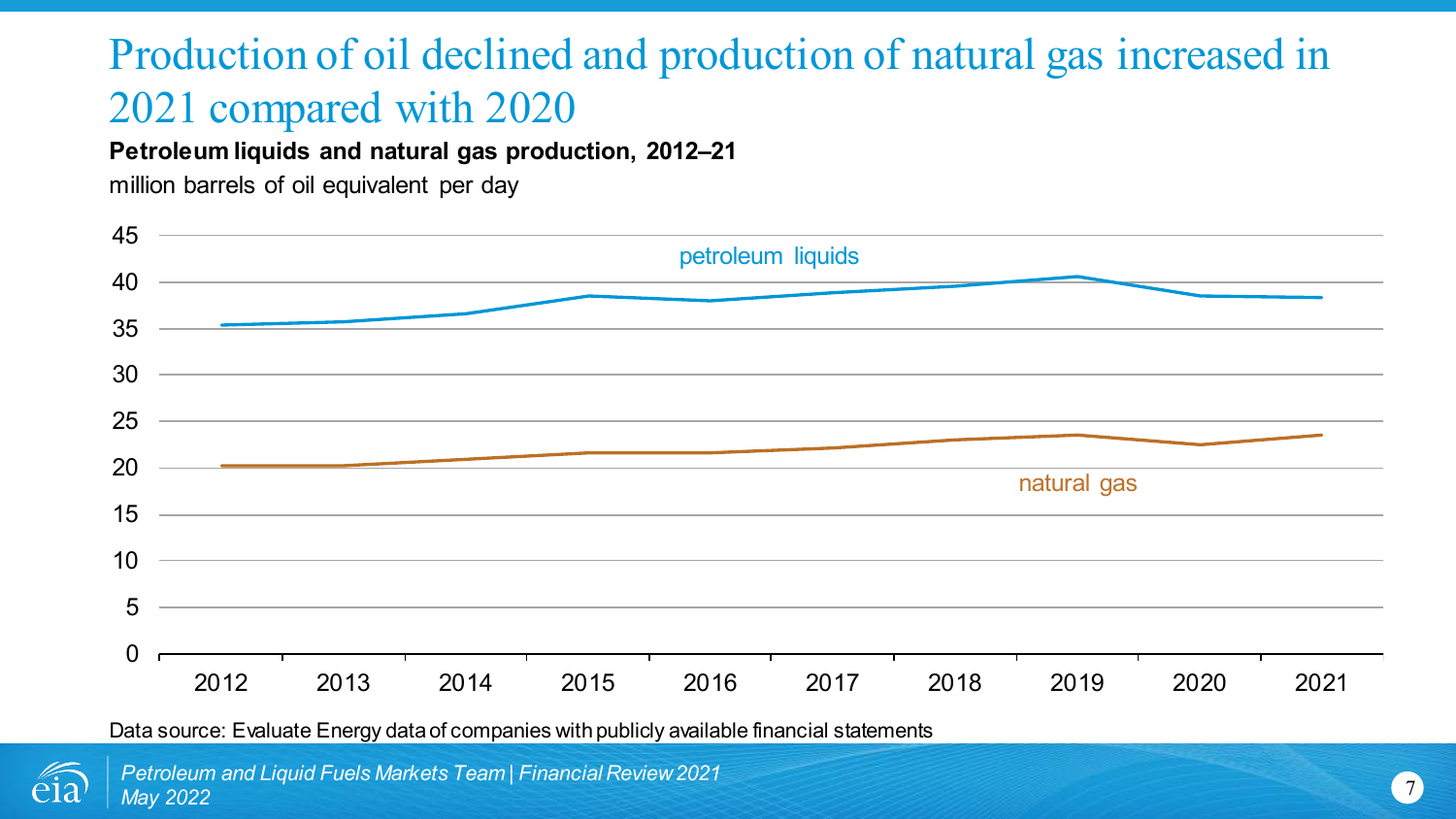### Petroleum liquids production decreased and natural gas production increased from 2020 to 2021

#### **Petroleum liquids and natural gas production, 2012–21**

year-over-year change





*Petroleum and Liquid Fuels Markets Team | Financial Review 2021 May 2022*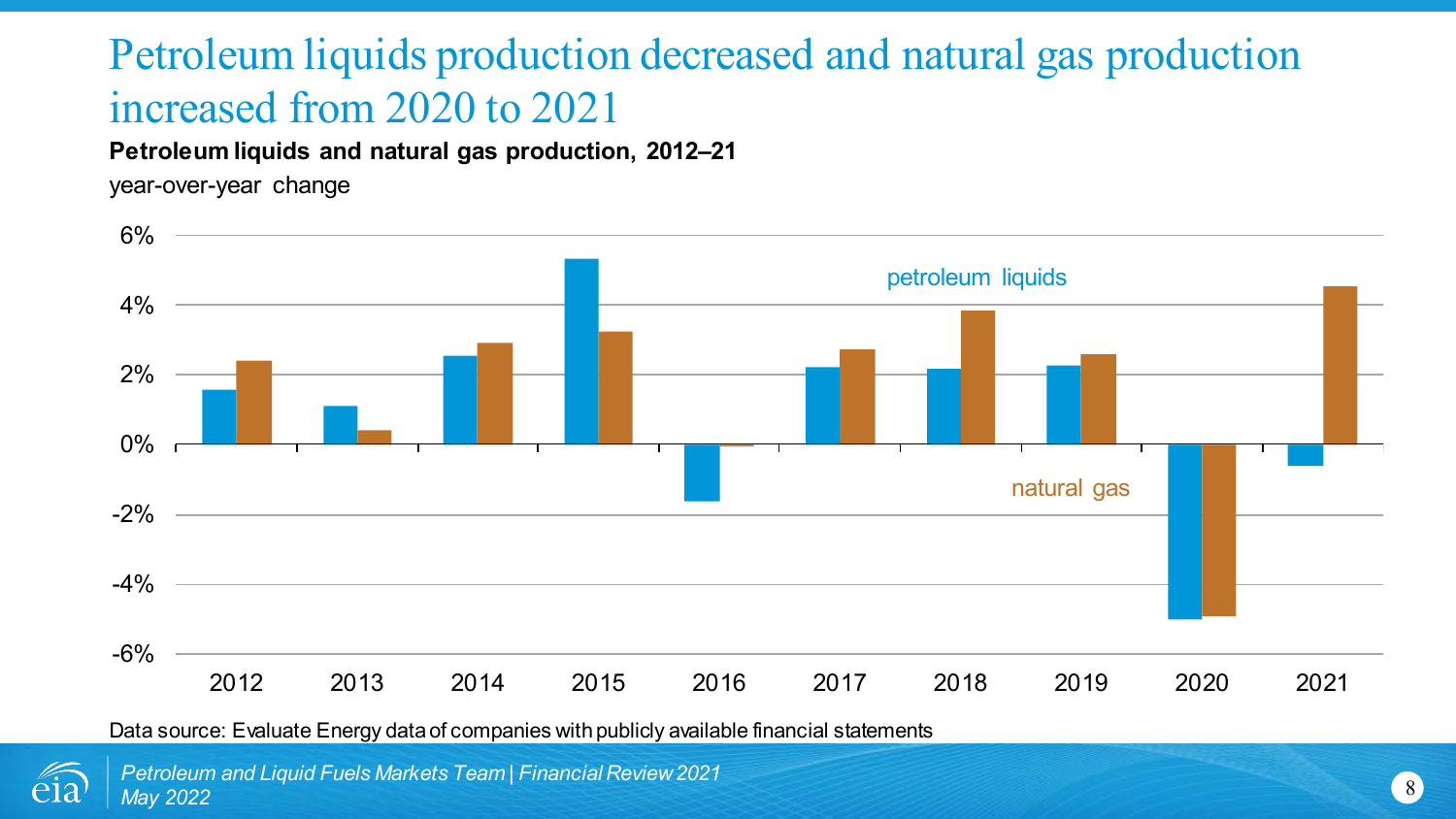## The SEC requires companies to value proved reserves based on an average of the prices on the first day of each month

**Brent crude oil front-month futures prices, 2021**

dollars per barrel (b)



Note: SEC = U.S. Securities and Exchange Commission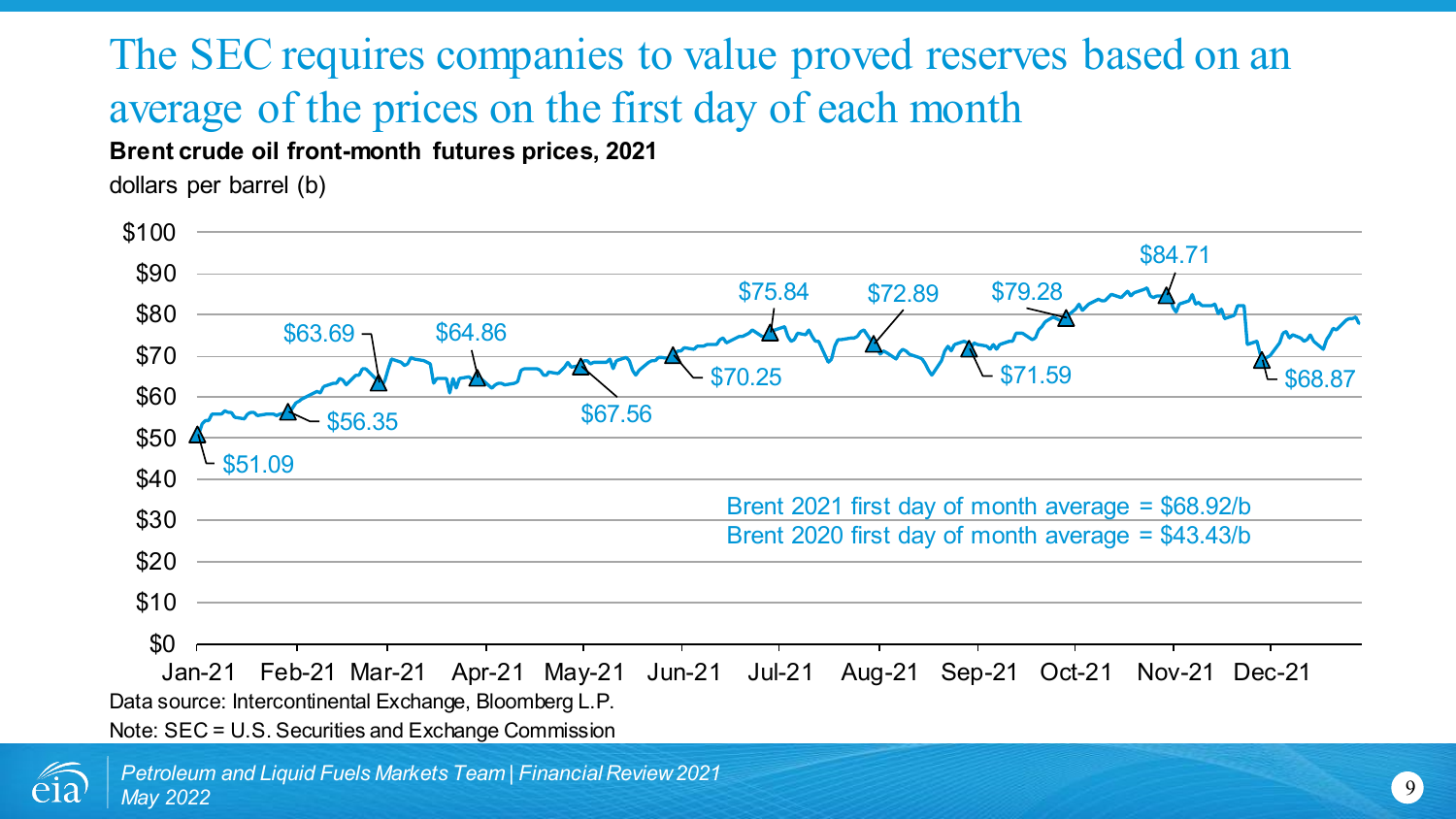## Global proved reserves totaled 293 billion barrels of oil equivalent at the end of 2021, 6% higher than at the end of 2020

#### **Proved reserves by region, 2012–21**

billion barrels of oil equivalent



Note: Mergers and acquisitions between companies may affect net reserve changes for the year and comparisons between years.

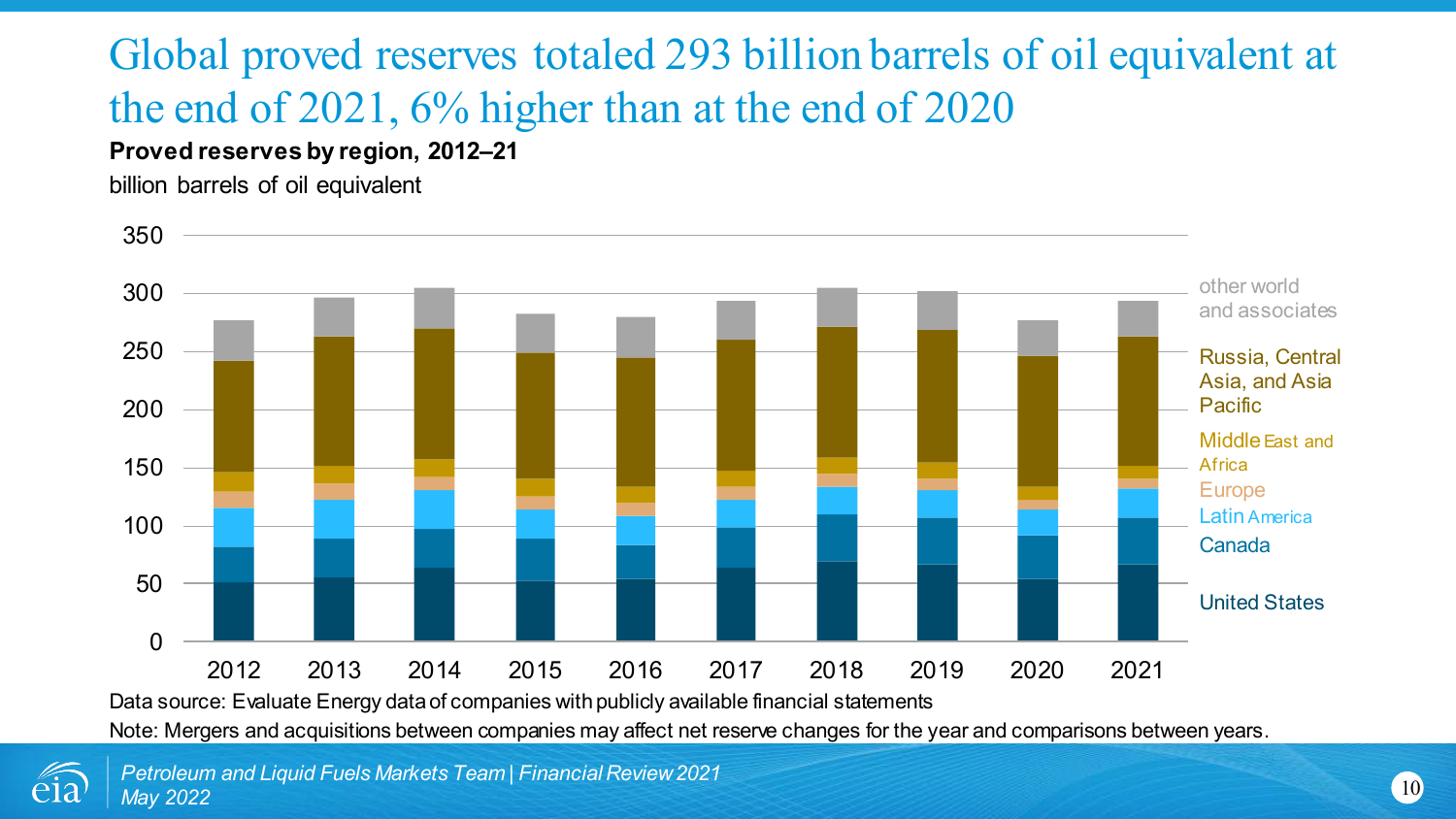## Proved reserves additions for petroleum liquids and natural gas totaled 32 billion barrels in 2021

#### **Proved reserve additions, 2012–21**



Data source: Evaluate Energy data of companies with publicly available financial statements



*Petroleum and Liquid Fuels Markets Team | Financial Review 2021 May 2022*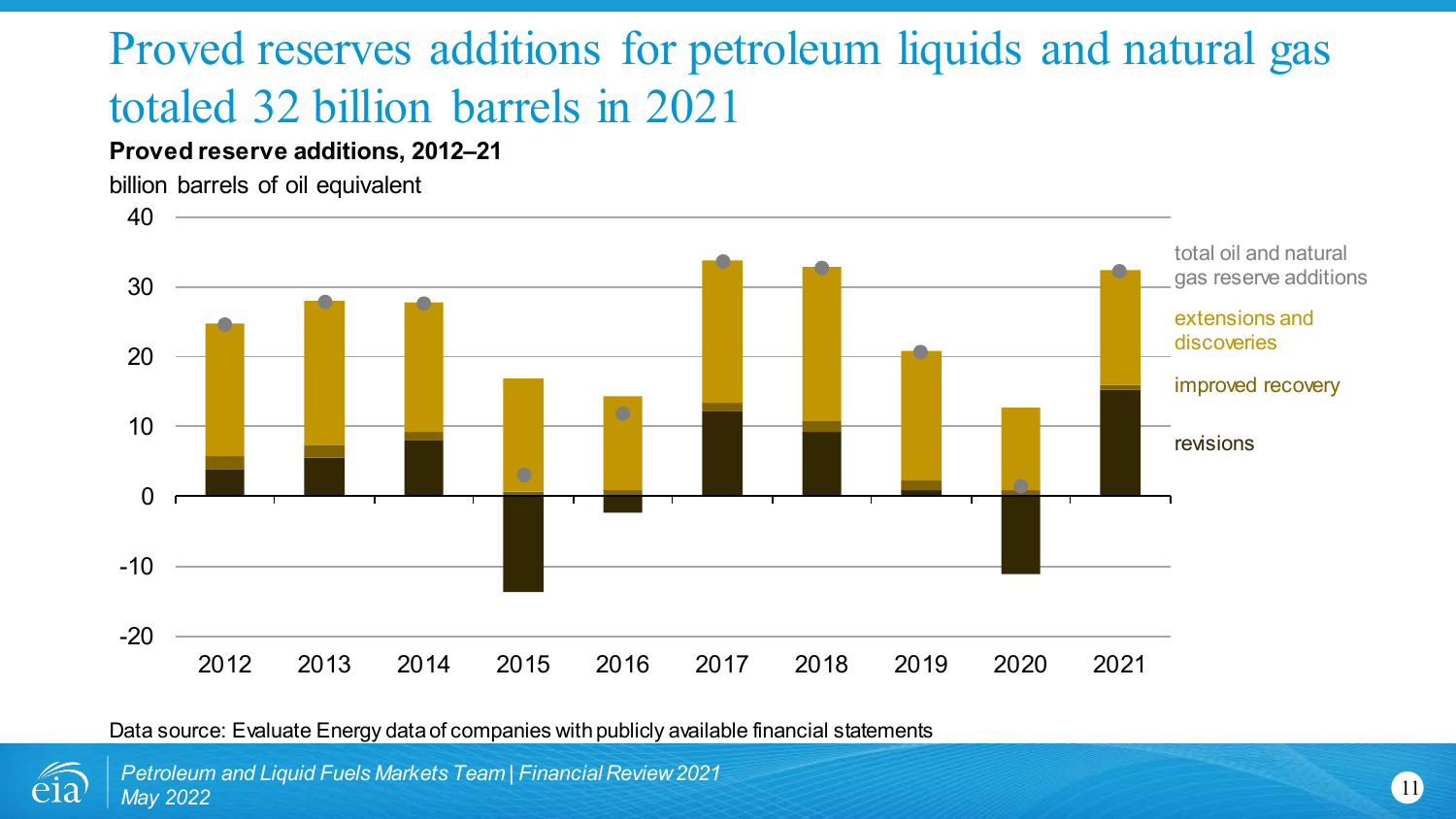## After net purchases and production, the companies added 19.2 billion barrels of oil equivalent to proved reserves in 2021

change in proved reserves from 2020 to 2021

billion barrels of oil equivalent



Data source: Evaluate Energy data of companies with publicly available financial statements

Note: Mergers and acquisitions between companies may affect net reserve changes for the year and comparisons between years.

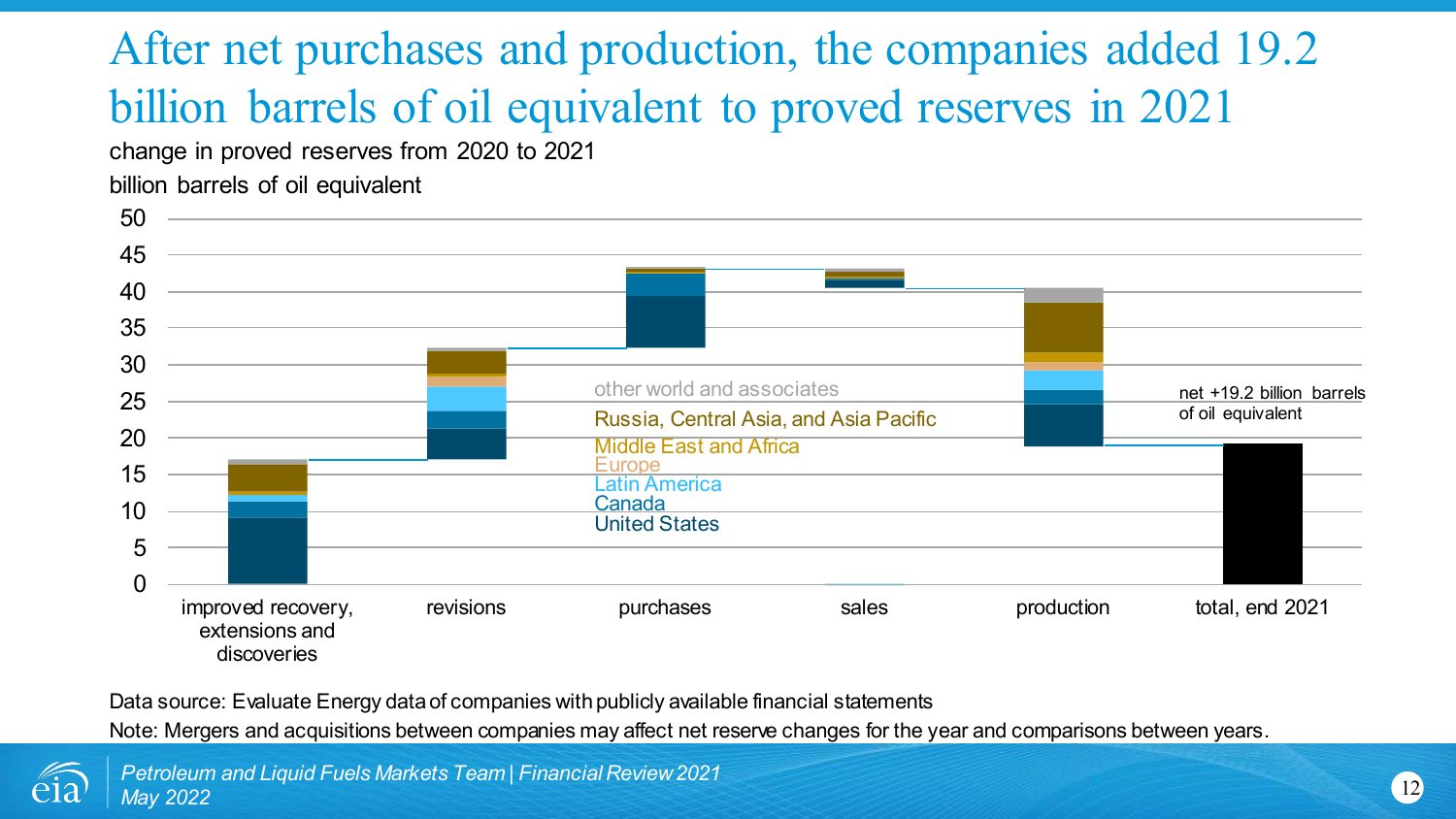## Excluding revisions, the companies replaced 77% of their production through organic proved reserve additions

#### **Proved reserve replacement ratio, 2012–21**

percentage



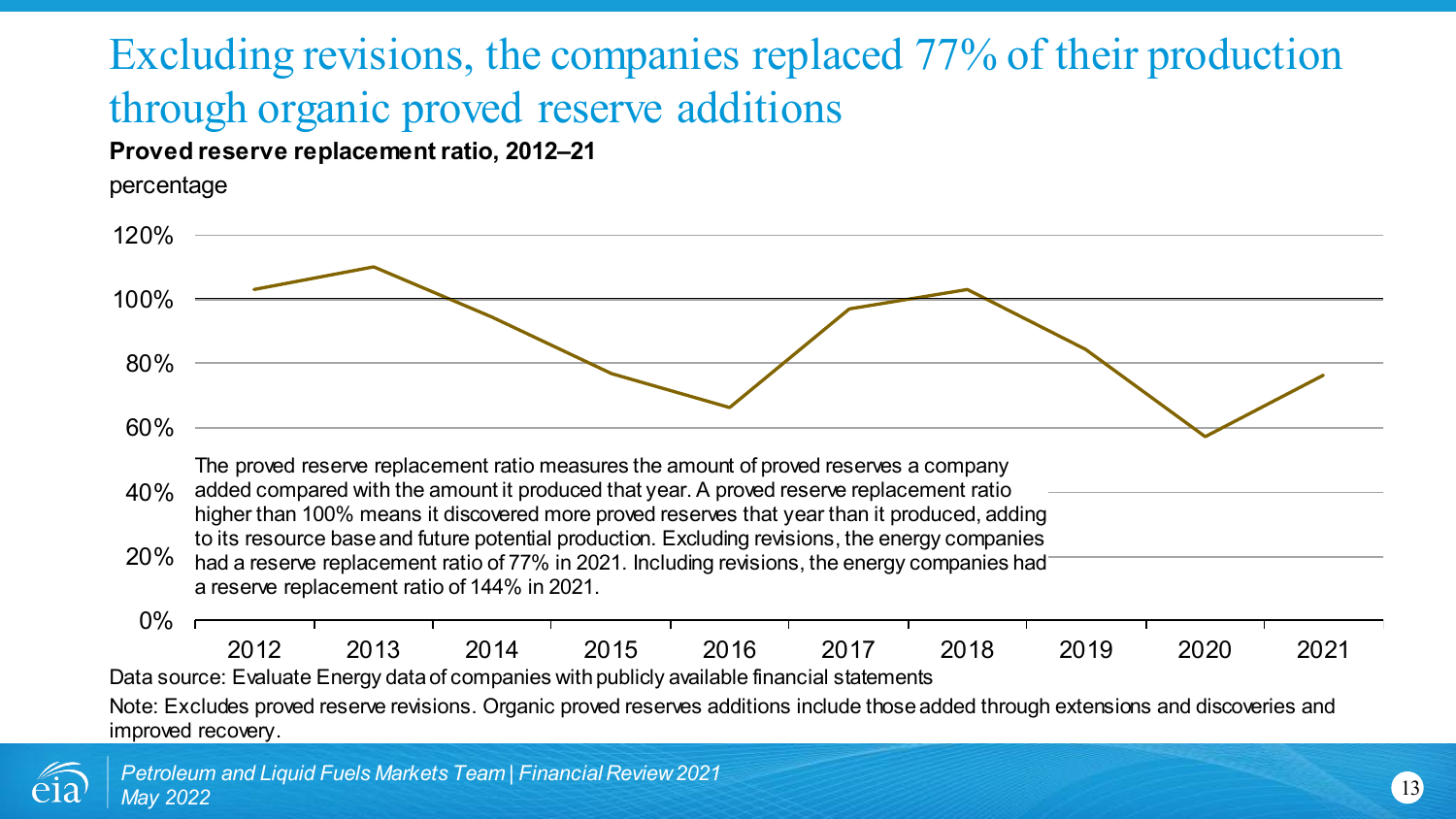## Proved and unproved reserve acquisition made up 35% of total upstream costs, the largest in the 2012–21 period

#### **Upstream costs incurred, 2012–21**

billion dollars



Data source: Evaluate Energy data of companies with publicly available financial statements

Note: Percentages are shares of total upstream costs. Percentages may not sum to 100% because of rounding.

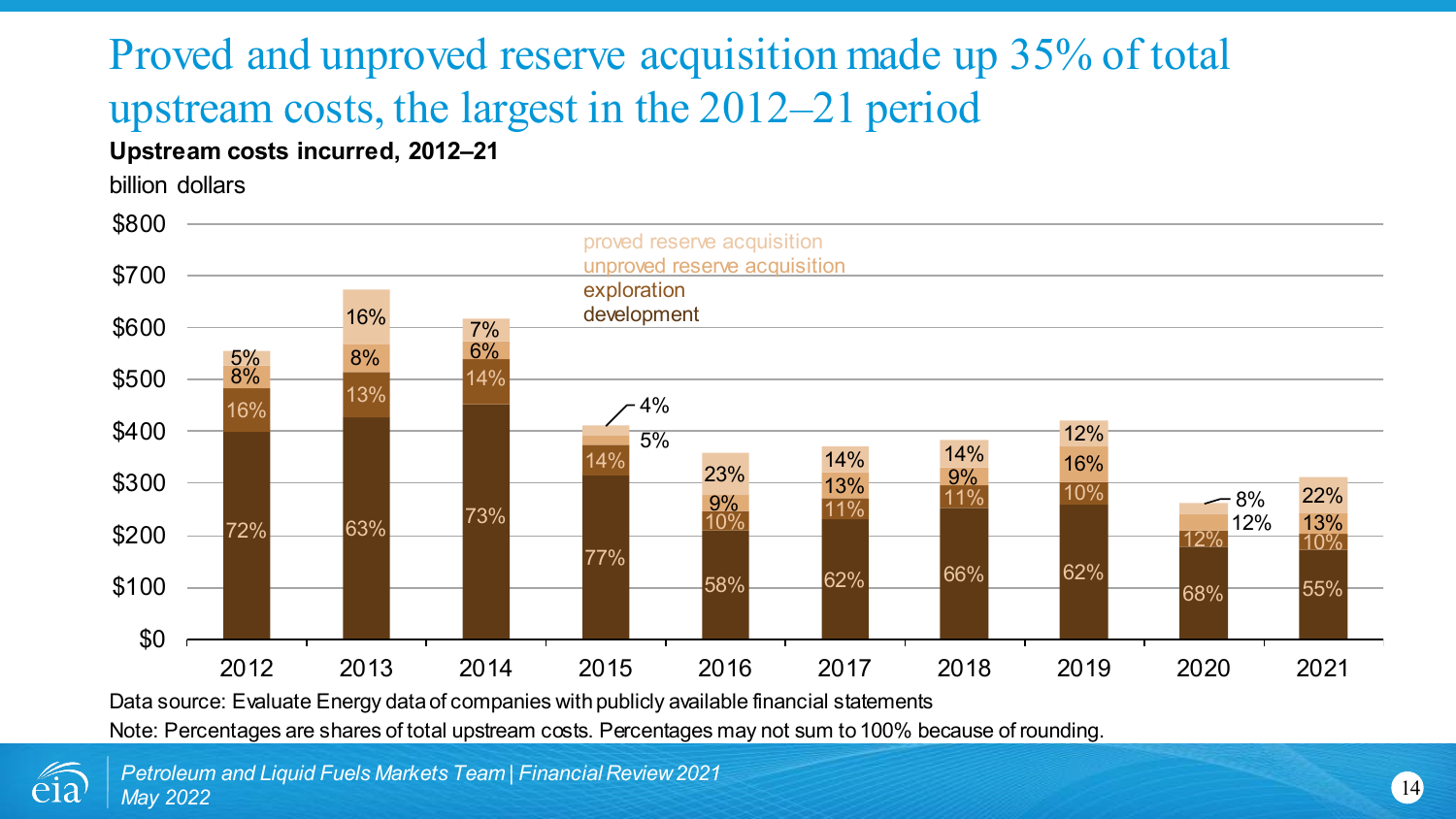## Exploration and development spending increased slightly from 2020 to 2021, 28% below the 2015–19 average

#### **Exploration and development costs incurred, 2012–21**

#### billion dollars



Data source: Evaluate Energy data of companies with publicly available financial statements

Note: Percentages are shares of global exploration and development costs incurred. Percentages may not sum to 100% because of rounding. Includes costs incurred from acquiring unproved reserves.

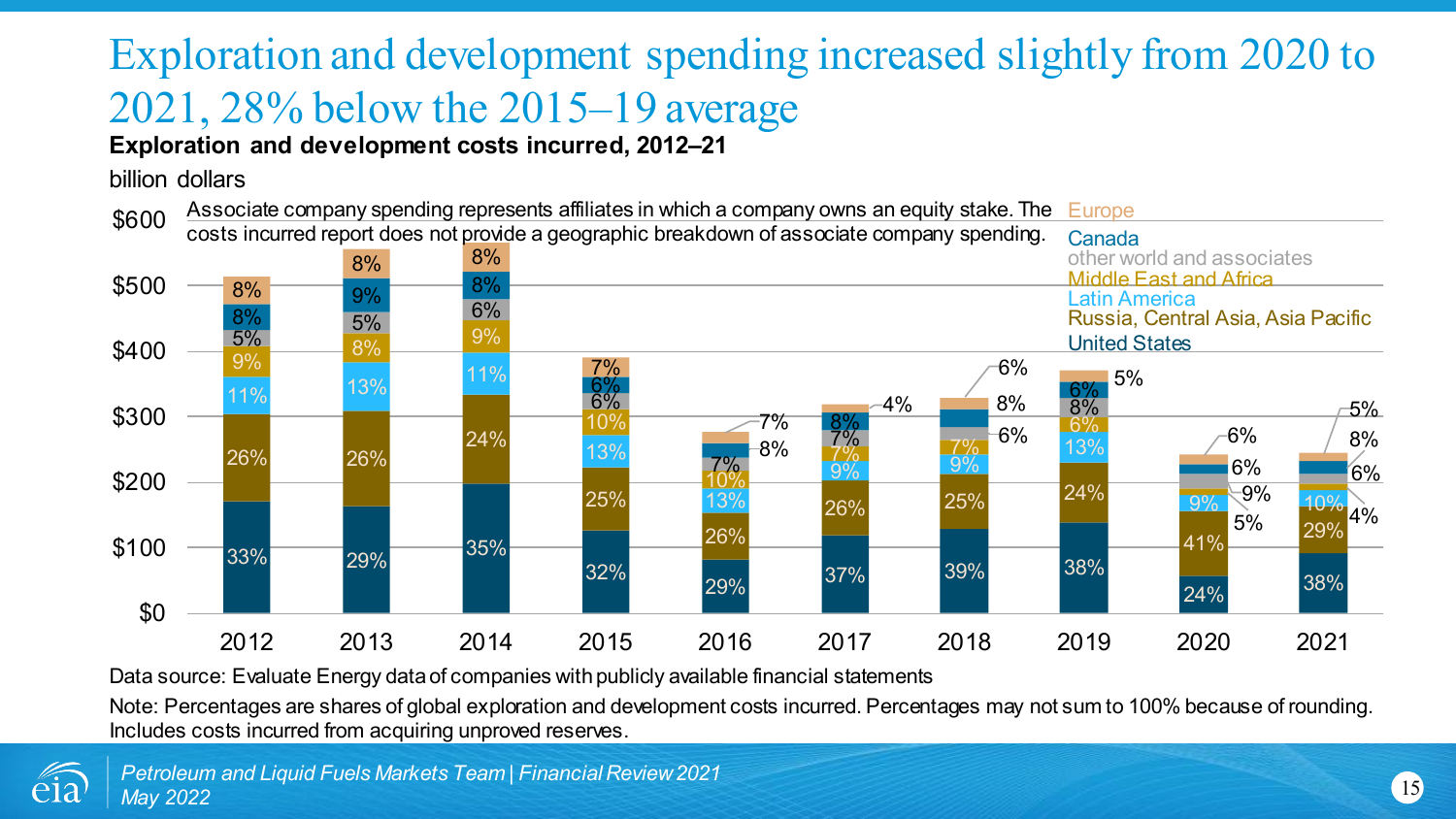## Finding plus lifting costs decreased 3% from 2020 to 2021

**Finding plus lifting costs, 2012–21**

dollars per barrel of oil equivalent



Data source: Evaluate Energy data of companies with publicly available financial statements

Note: Excludes proved reserve revisions

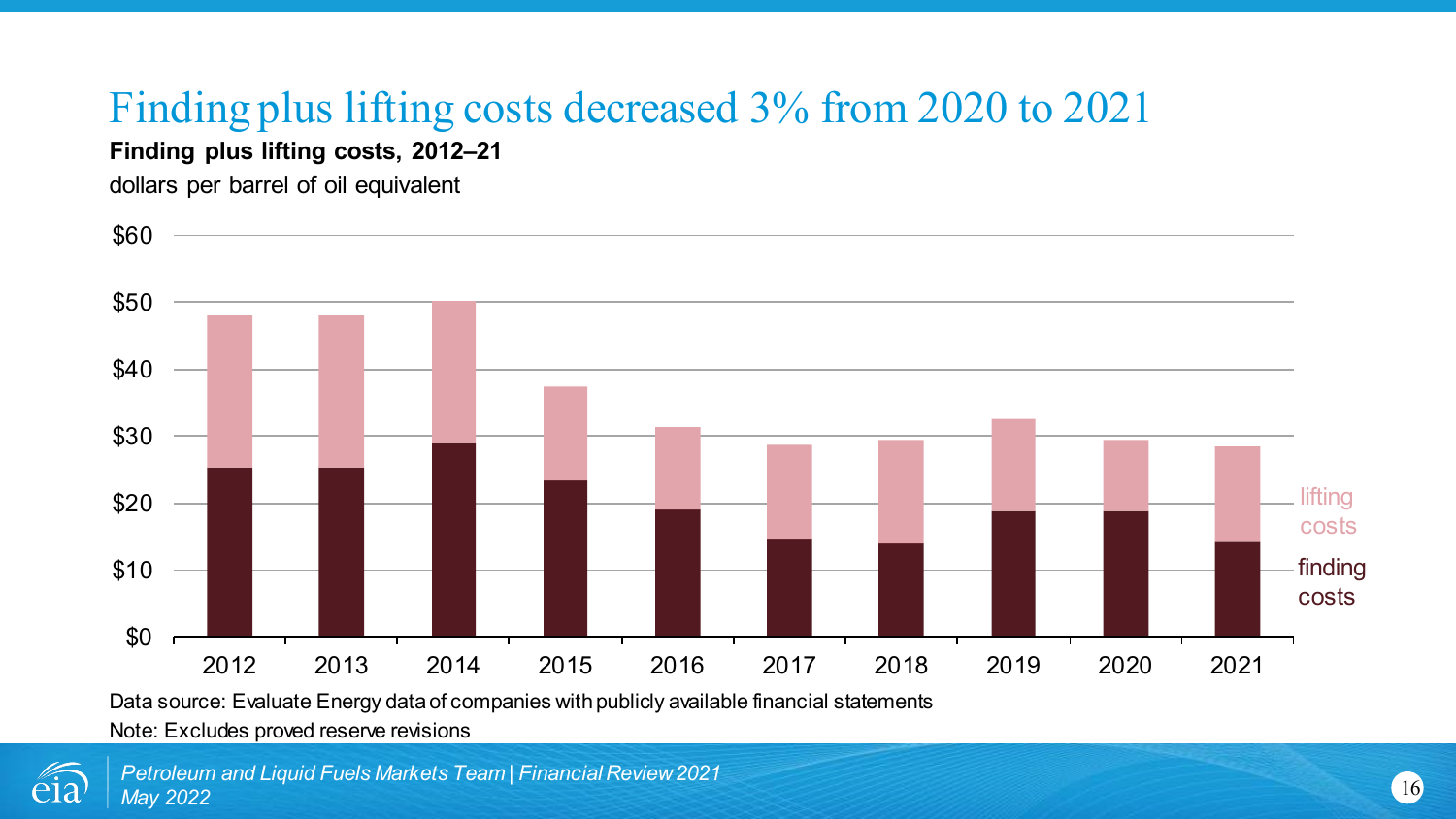### Cash from operations and capital expenditure increased \$259 billion and \$30 billion, respectively, from 2020 to 2021

**Cash from operations and capital expenditure, 2012–21**

billion dollars



Data source: Evaluate Energy data of companies with publicly available financial statements

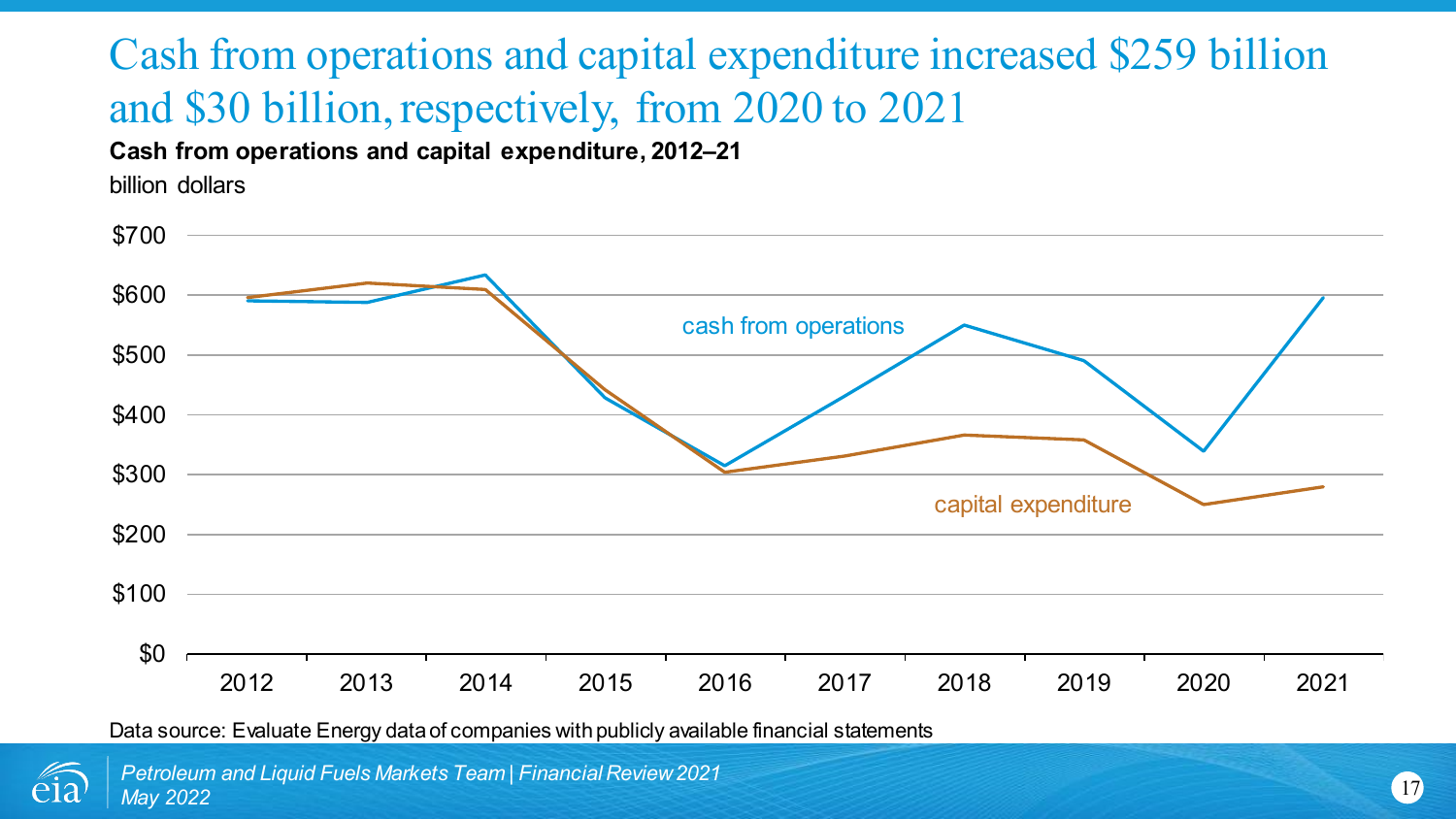## The companies decreased net debt by \$134 billion in 2021

#### **Financing activities, 2012–21**

billion dollars



Data source: Evaluate Energy data of companies with publicly available financial statements



*Petroleum and Liquid Fuels Markets Team | Financial Review 2021 May 2022*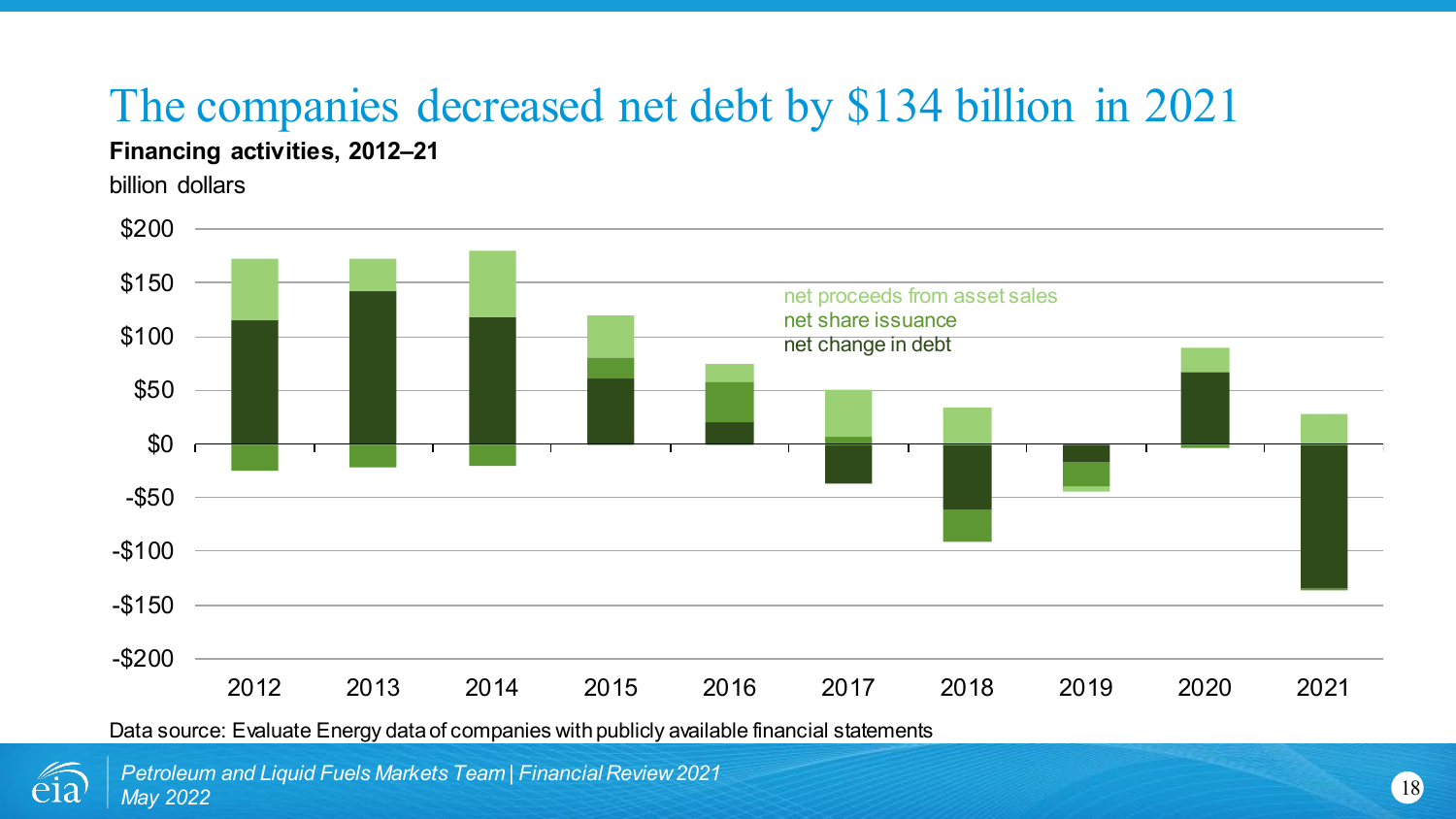## Reducing net debt accounted for 26% of the main uses of cash in 2021, the largest debt reduction in the 2012–21 period

#### **Sources and uses of cash, 2012–21**

billion dollars



Data source: Evaluate Energy data of companies with publicly available financial statements

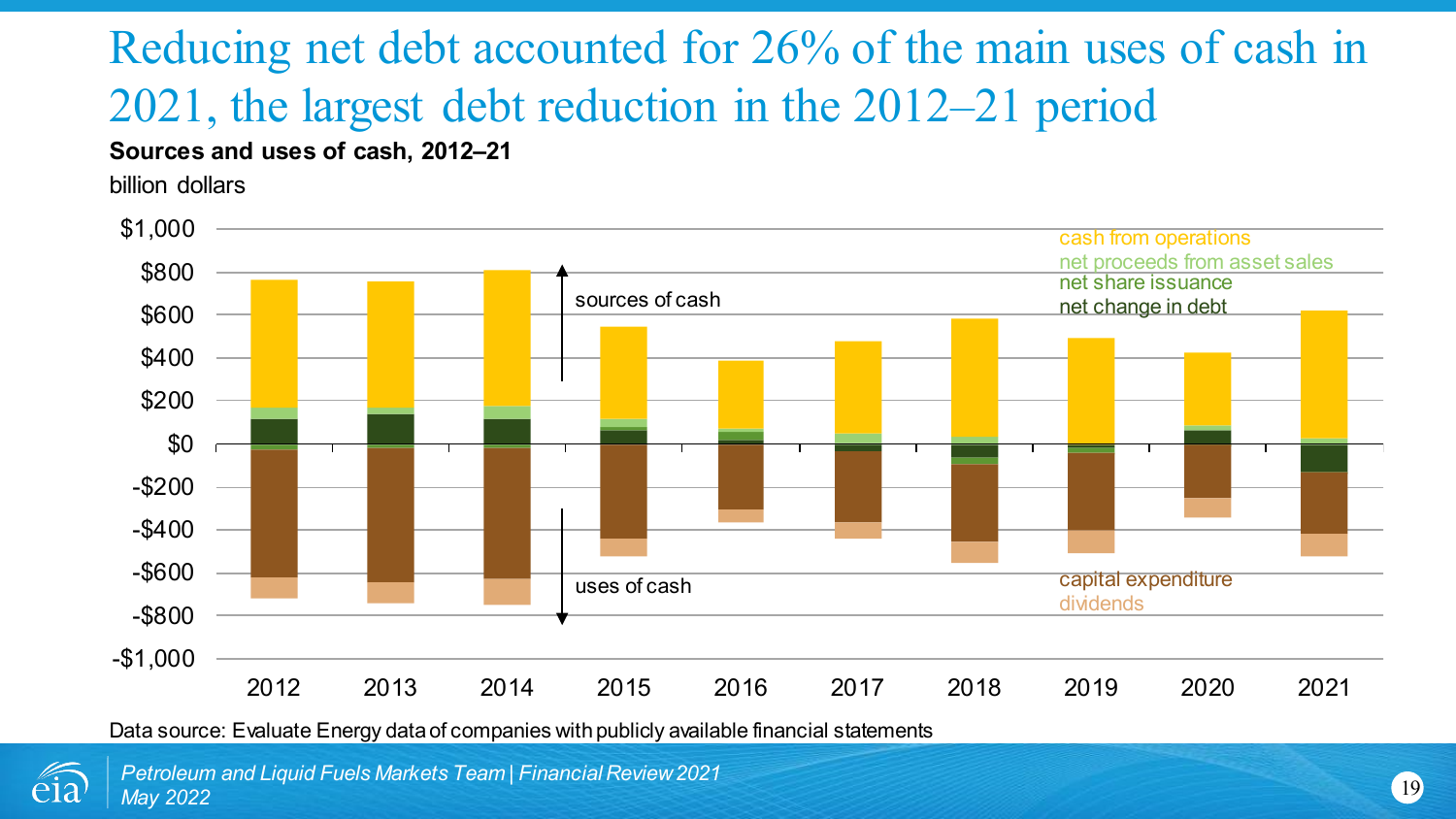**Return on equity, energy companies and U.S. manufacturing companies, 2012–21** Return on equity for the energy companies and for U.S. manufacturing companies increased to 15% and 20%, respectively, in 2021

percentage



Data source: Evaluate Energy data of companies with publicly available financial statements and U.S. Census Bureau



*Petroleum and Liquid Fuels Markets Team | Financial Review 2021 May 2022*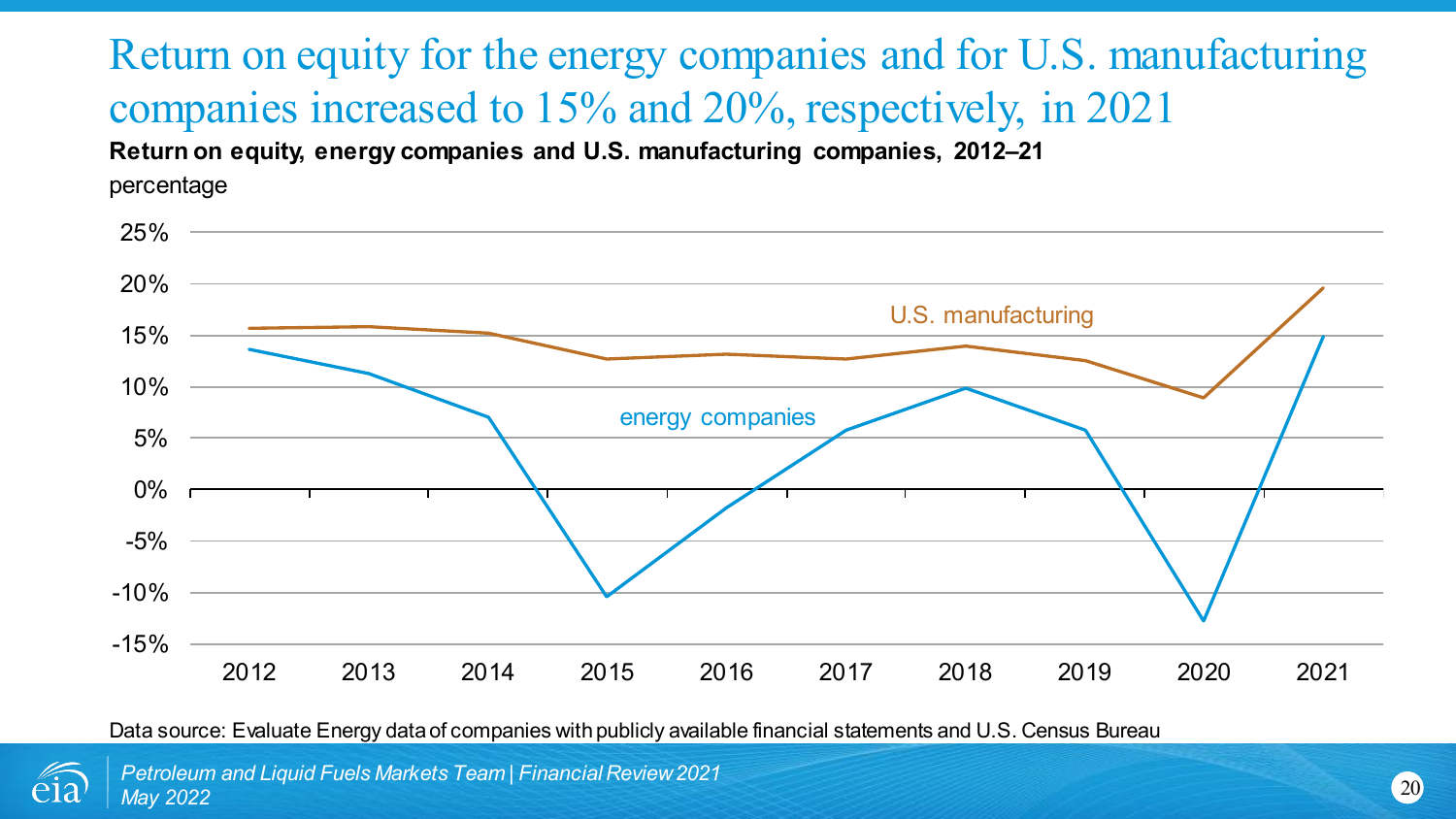**Long-term debt-to-equity ratio, energy companies and U.S. manufacturing companies, 2012–21** percentage The long-term debt-to-equity ratio decreased to 55% for the energy companies and to 59% for U.S. manufacturing companies

| 80% |      |      |                    |      |      |      |      |      |                  |      |
|-----|------|------|--------------------|------|------|------|------|------|------------------|------|
| 70% |      |      |                    |      |      |      |      |      |                  |      |
| 60% |      |      | U.S. manufacturing |      |      |      |      |      |                  |      |
| 50% |      |      |                    |      |      |      |      |      |                  |      |
| 40% |      |      |                    |      |      |      |      |      | energy companies |      |
| 30% |      |      |                    |      |      |      |      |      |                  |      |
| 20% |      |      |                    |      |      |      |      |      |                  |      |
| 10% |      |      |                    |      |      |      |      |      |                  |      |
| 0%  |      |      |                    |      |      |      |      |      |                  |      |
|     | 2012 | 2013 | 2014               | 2015 | 2016 | 2017 | 2018 | 2019 | 2020             | 2021 |

Data source: Evaluate Energy data of companies with publicly available financial statements and U.S. Census Bureau



*Petroleum and Liquid Fuels Markets Team | Financial Review 2021 May 2022*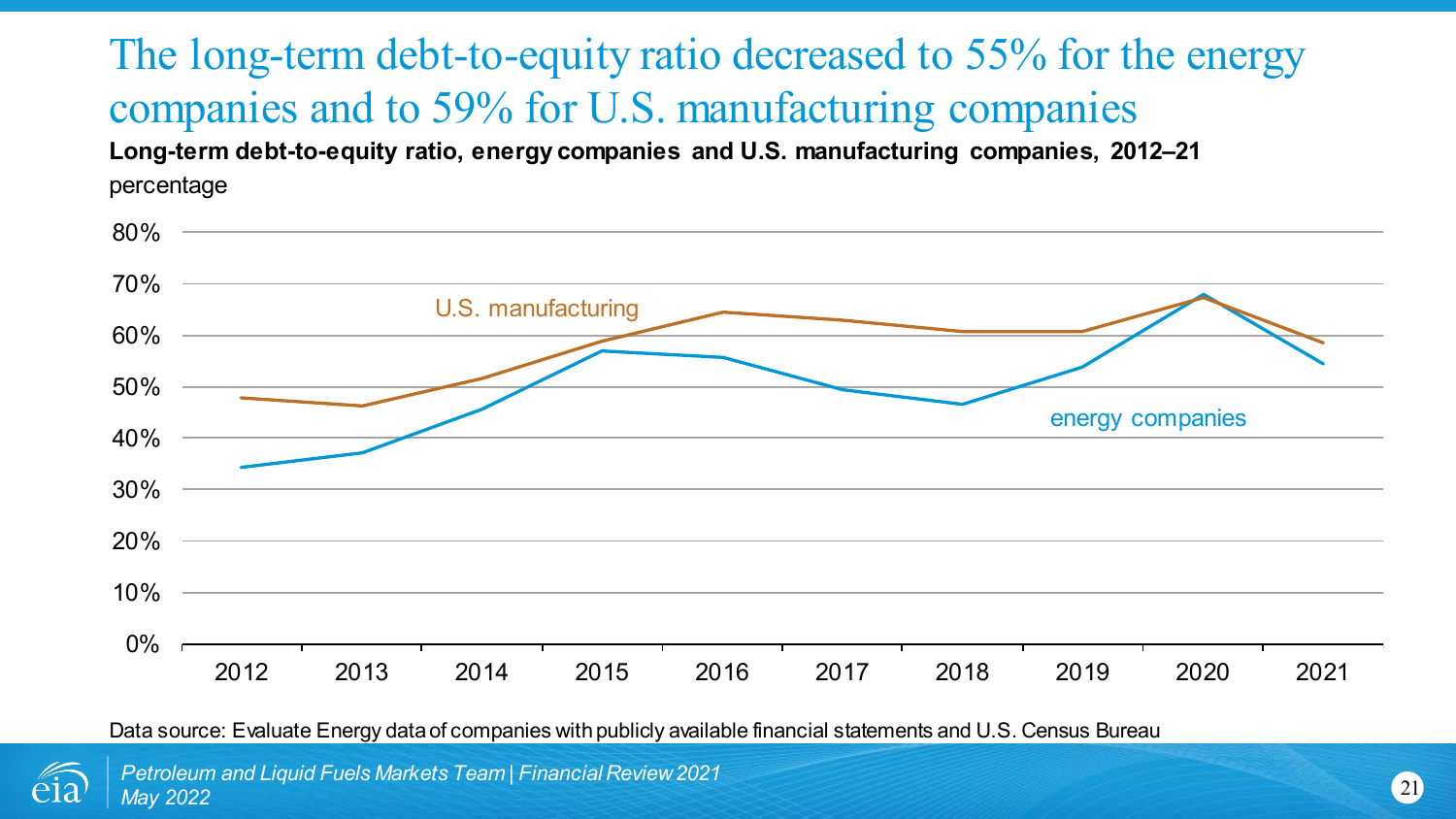# Downstream

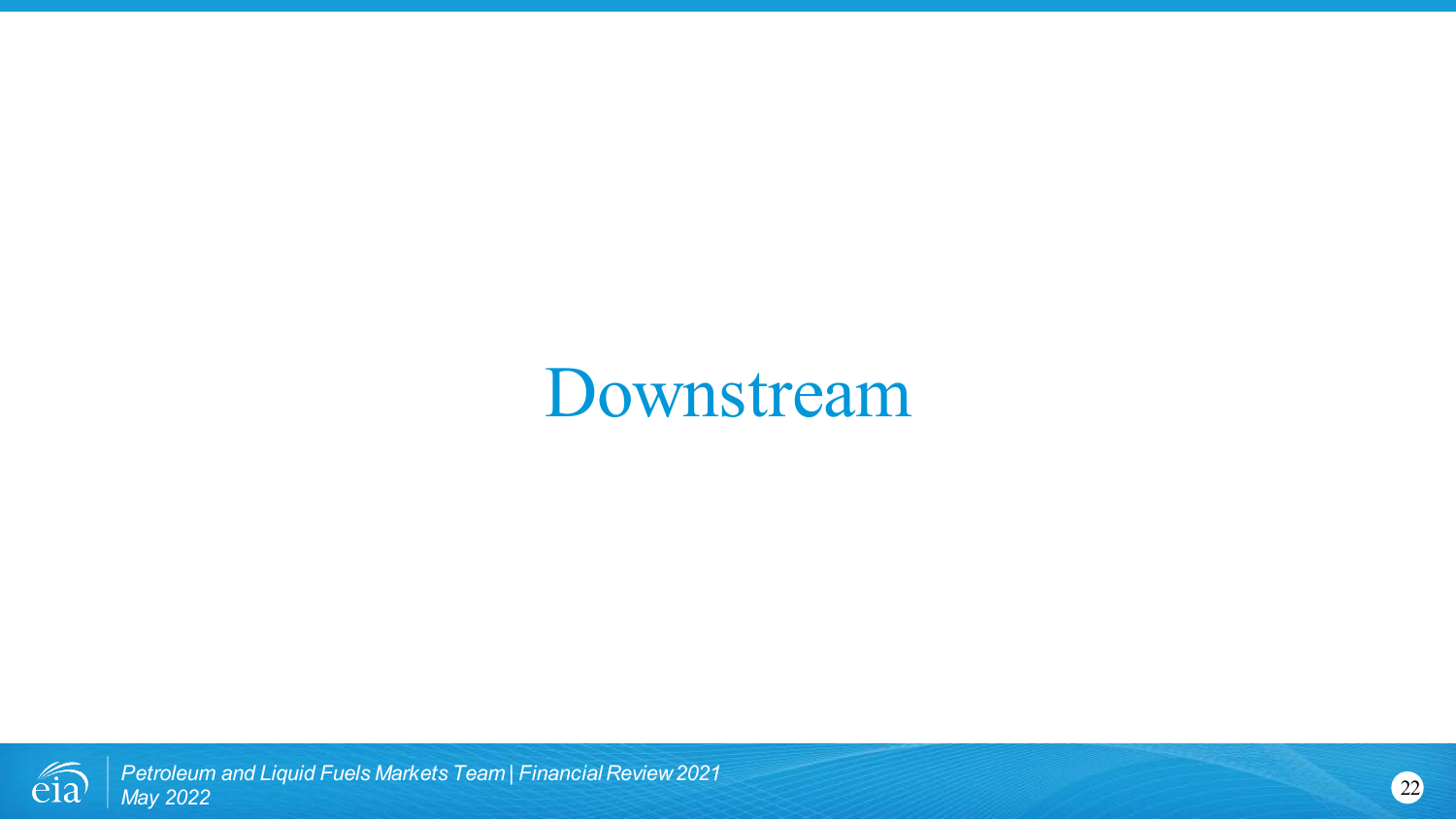## Global refining distillation capacity decreased from 2020 to 2021

**Global refining distillation capacity by region, 2012–21**

million barrels per day

60



Data source: Evaluate Energy data of companies with publicly available financial statements

Note: A global refiner is a company with refining assets in different regions of the world. Rosneft and Lukoil PJSC refining capacity data are not available for 2021; 2020 numbers are used for 2021.

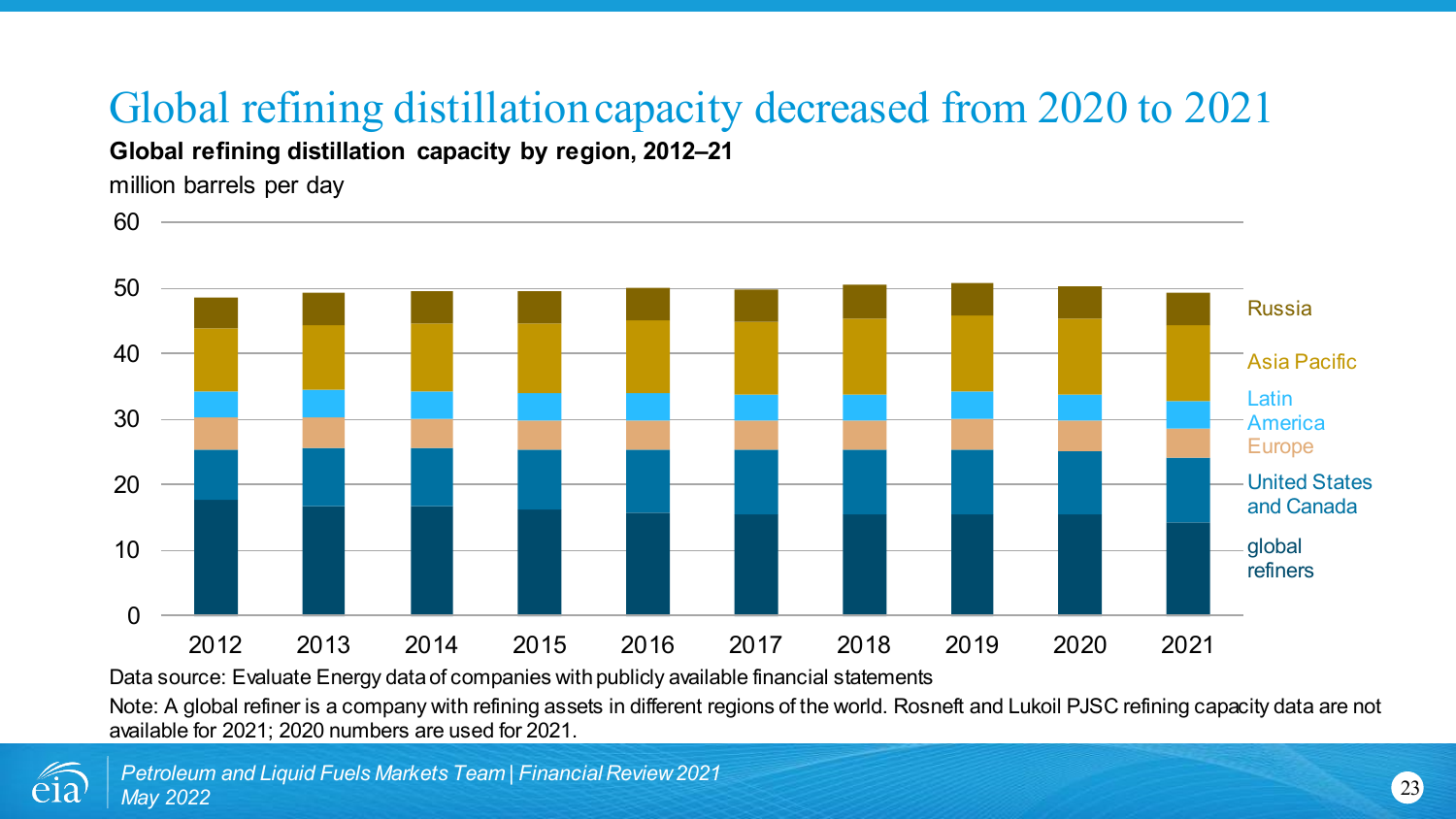### Capacity utilization for all companies averaged 80% in 2021 and increased in all regions

**Refining capacity utilization by region, 2012–21**

percentage



Data source: Evaluate Energy data of companies with publicly available financial statements

Note: A global refiner is a company with refining assets in different regions of the world. Rosneft and Lukoil PJSC refining capacity data are not available for 2021, 2020 numbers are used for 2021.

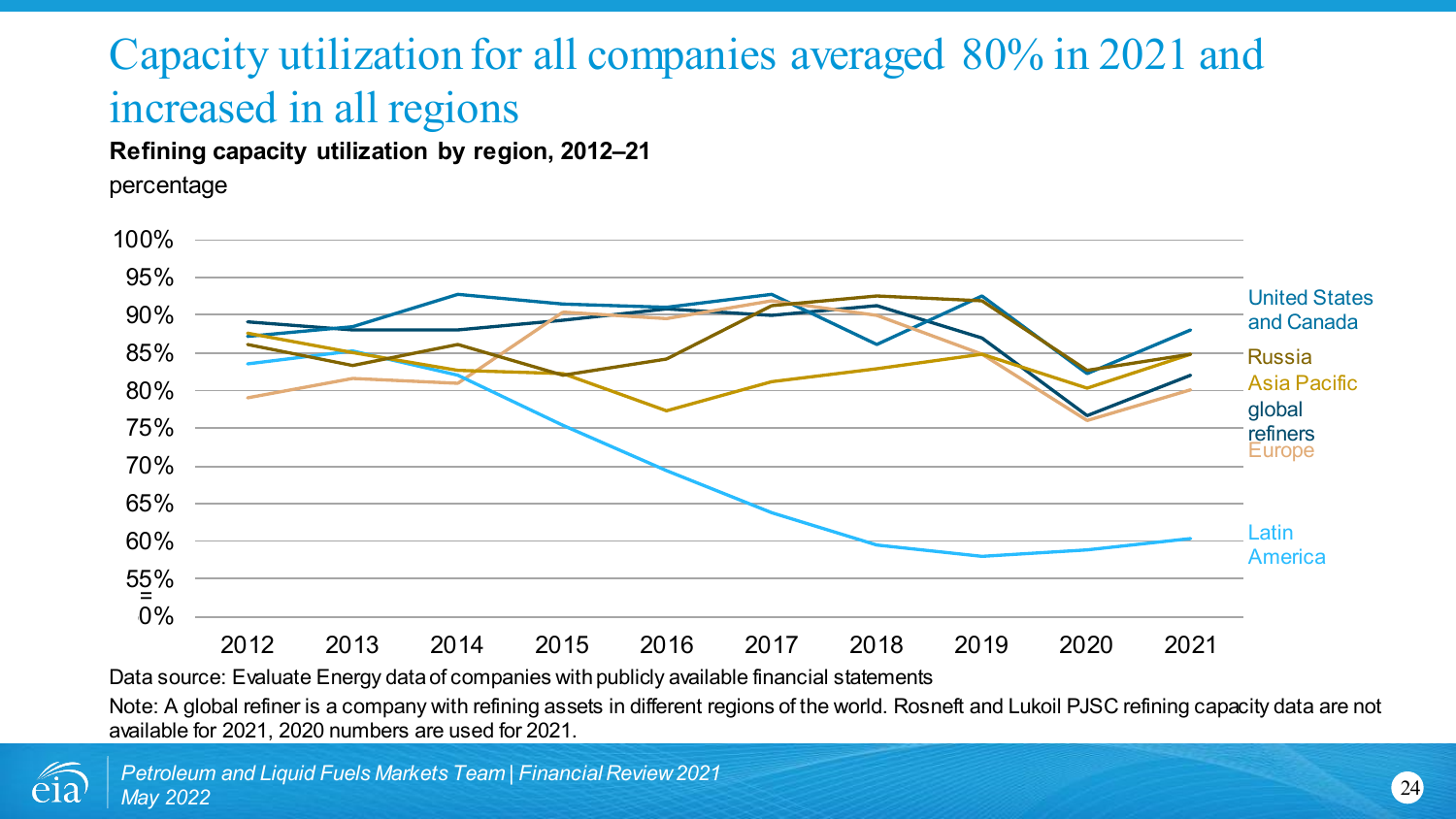### Earnings per barrel processed increased for all refiners from 2020 to 2021

#### **Refiner earnings per barrel of oil processed by region, 2012–21**

dollars per barrel



Data source: Evaluate Energy data of companies with publicly available financial statements

Note: A global refiner is a company with refining assets in different regions of the world.

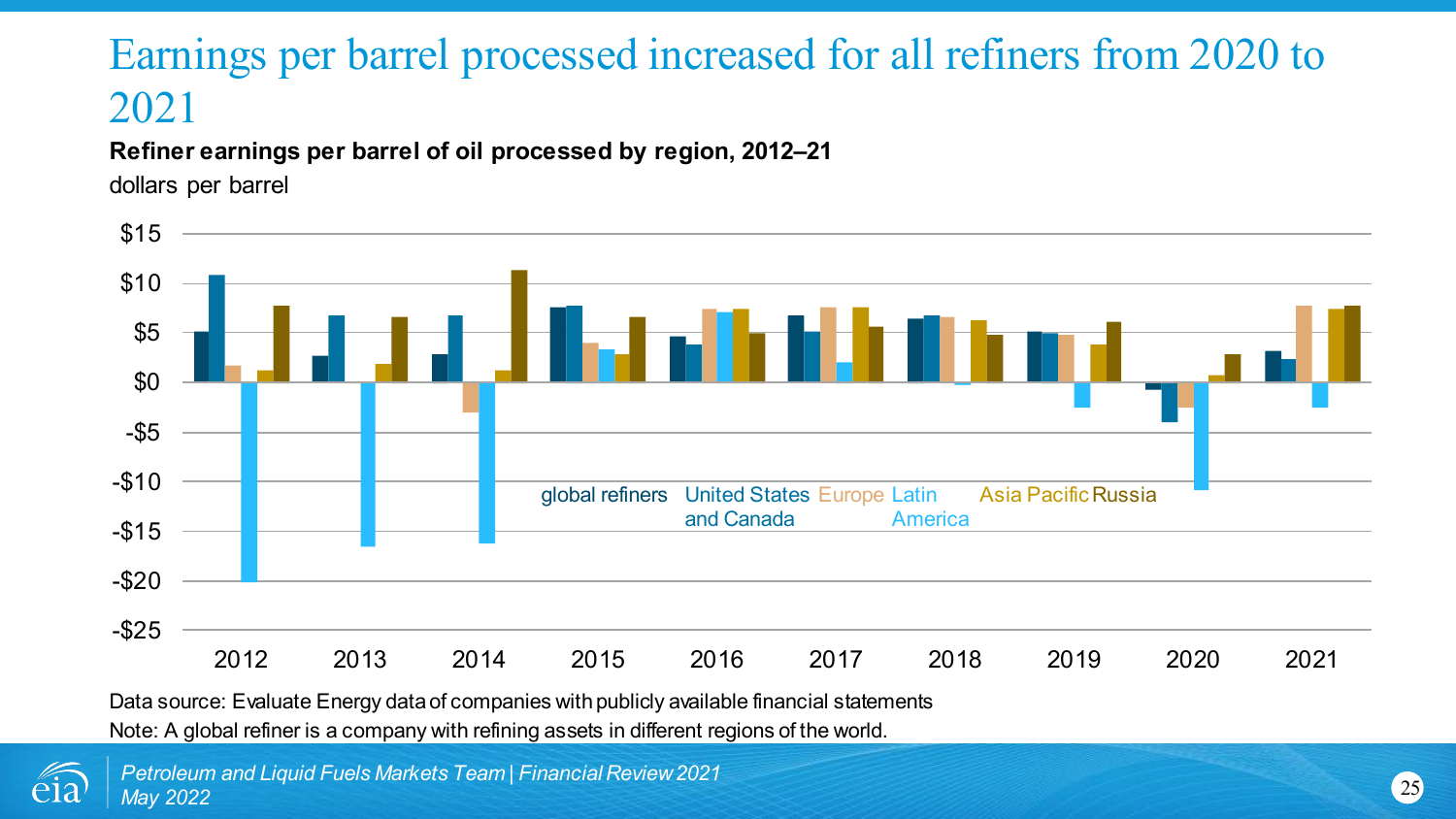## Appendix: List of companies in the upstream analysis

Advantage Energy Ltd. Chesapeake Energy Corp. Erin Energy Corporation Linn Energy Perpetual Energy Inc. Sinopec Aker BP ASA Chevron Corporation Extraction Oil & Gas, Inc. Lonestar Resources US, Inc. Petrobras (IFRS US\$ Current) SM Energy Company Amplify Energy Corp. Cimarex Energy Co. etc. Corp. ExxonMobil Lukoil PJSC PetroChina PetroChina Sonde Resources Corp. Anadarko Petroleum Corp. Civitas Resources, Inc. FieldPoint Petroleum Corporation Lundin Energy AB Petrominerales Ltd. Southwestern Energy Co. Antero Resources Corporation Clayton Williams Energy, Inc. Forest Oil Corporation Magnolia Oil & Gas Corporation PetroQuest Energy, Inc Spartan Delta Corp. APA Corporation **CNOOC Ltd** Frontera Energy Corporation Marathon Oil Corp. PetroShale Inc. SRC Energy Inc SRC Energy Inc Apco Oil and Gas International Inc CNX Resources Corporation Galp Energia Company Matador Resources Company Petrus Resources Ltd. Stone Energy Corporation Approach Resources Inc Comstock Resources, Inc. Gastar Exploration Inc. Maverick Natural Resources, LLC Peyto Exploration & Development Corp. Suncor Energy Inc. ARC Resources Ltd. Concho Resources Inc Gazprom Neft PJSC MEG Energy Corp. PHX Minerals Inc. Surge Energy Inc. Athabasca Oil Corporation ConocoPhillips GeoPark Limited Mesquite Energy, Inc. Pieridae Energy Limited T-Rex Oil, Inc. Athlon Energy Inc. **Example 2** Contango Oil and Gas Company Gran Tierra Energy Inc. Mid-Con Energy Partners, LP Pine Cliff Energy Ltd. Talos Energy Inc. Bankers Petroleum Ltd **Continental Resources, Inc.** Grizzly Energy LLC Midstates Petroleum Company, Inc. Pioneer Natural Resources Company Tamarack Valley Energy Ltd. Battalion Oil Corporation Coterra Energy Inc. Coterra Energy Inc. Gulfport Energy Corporation Montage Resources Corporation Pipestone Energy Corp. TNK-BP International Ltd Baytex Energy Corp. Crescent Point Energy Corp Harvest Natural Resources Inc. Murphy Oil Corporation PTT PTT PTT TotalEnergies SE Berry Corporation entity Crew Energy Inc. The Headwater Exploration Inc. Newfield Exploration Company QEP Resources Inc Tourmaline Oil Corp. BG Group Corporation Denbury Inc. Nexen Inc. Hess Corporation Nexen Inc. Range Resources Corporation TransAtlantic Petroleum Ltd. Birchcliff Energy Ltd. Devon Energy Corporation HighPoint Resources Corporation Noble Energy Inc. Ranger Oil Corporation TransGlobe Energy Corporation Black Stone Minerals LP Diamondback Energy Inc. 

Houston American Energy Corp Northern Oil & Gas, Inc Repsol Repsol Triangle Petroleum Corporation Blue Ridge Mountain Resources, Inc. Earthstone Energy Inc. Husky Energy Inc. NuVista Energy Ltd. Resolute Energy Corporation Unit Corporation Unit Corporation Bonterra Energy Corp. Ecopetrol InPlay Oil Corp. Oasis Petroleum Inc. Ring Energy Inc Vaalco Energy Inc BP Plc. Subsequently reduce the endeavour International Corporation International Petroleum Corporation Obsidian Energy Ltd. Roan Resources Inc. Vermilion Energy Inc. Brazos Valley Longhorn, L.L.C. Energen Corp States and Sagged Peak Energy Inc. Occidental Petroleum Corporation Rosehill Operating Company, LLC W & T Offshore Cabot Energy Limited **Energy XXI Gulf Coast, Inc.** Jones Energy, Inc. Cabot Communism Communism Rosetta Resources Inc. Whitecap Resources Inc. California Resources Corporation Enerplus Corporation Journey Energy Inc. California Corporation Resources Corporation Corporation Journey Energy Inc. California Resources Corporation Resources Corporation Energy Inc. Callon Petroleum **ENI ENI ENI ENI Kelt Exploration Ltd.** Paramount Resources Ltd. Royale Energy Inc. WPX Energy, Inc. Camber Energy, Inc. **EXALL RESOURCES CORESOURCES** Camber Energy Corp. Parex Resources Inc. **RSP Permian Inc** Yangarra Resources Ltd. Canadian Natural Resources Limited EP Energy Corporation Maturation Kodiak Oil & Gas Corp. Parsley Energy Inc. Sabine Oil & Gas Corporation YPF Sociedad Anonima Cardinal Energy Ltd. examples EPL Oil & Gas Inc And Energy, Inc. SandRidge Energy, Inc. SandRidge Energy, Inc. The SandRidge Energy, Inc. The SandRidge Energy, Inc. The SandRidge Energy, Inc. The SandRidge Energy, Inc. The Carrizo Oil & Gas, Inc Carrizo Epsilon Energy Ltd. Carrizo Energy Ltd. Laredo Petroleum Inc. PEDEVCO Corp. Seven Generations Energy Ltd. Yuma Energy, Inc. (Pre Davis)

Abraxas Petroleum Corporation Centennial Resource Development, Inc. Equinor ASA Lilis Energy Inc. Pengrowth Energy Corporation SilverBow Resources, Inc.

Cenovus Energy Inc. **EQT Corporation** Legacy Reserves Inc. Pemex Pemex Shell Plc

Data source: Evaluate Energy data of companies with publicly available financial statements

Note: Some companies merged, split, or delisted before 2021. A total of 119 companies existed in 2021.

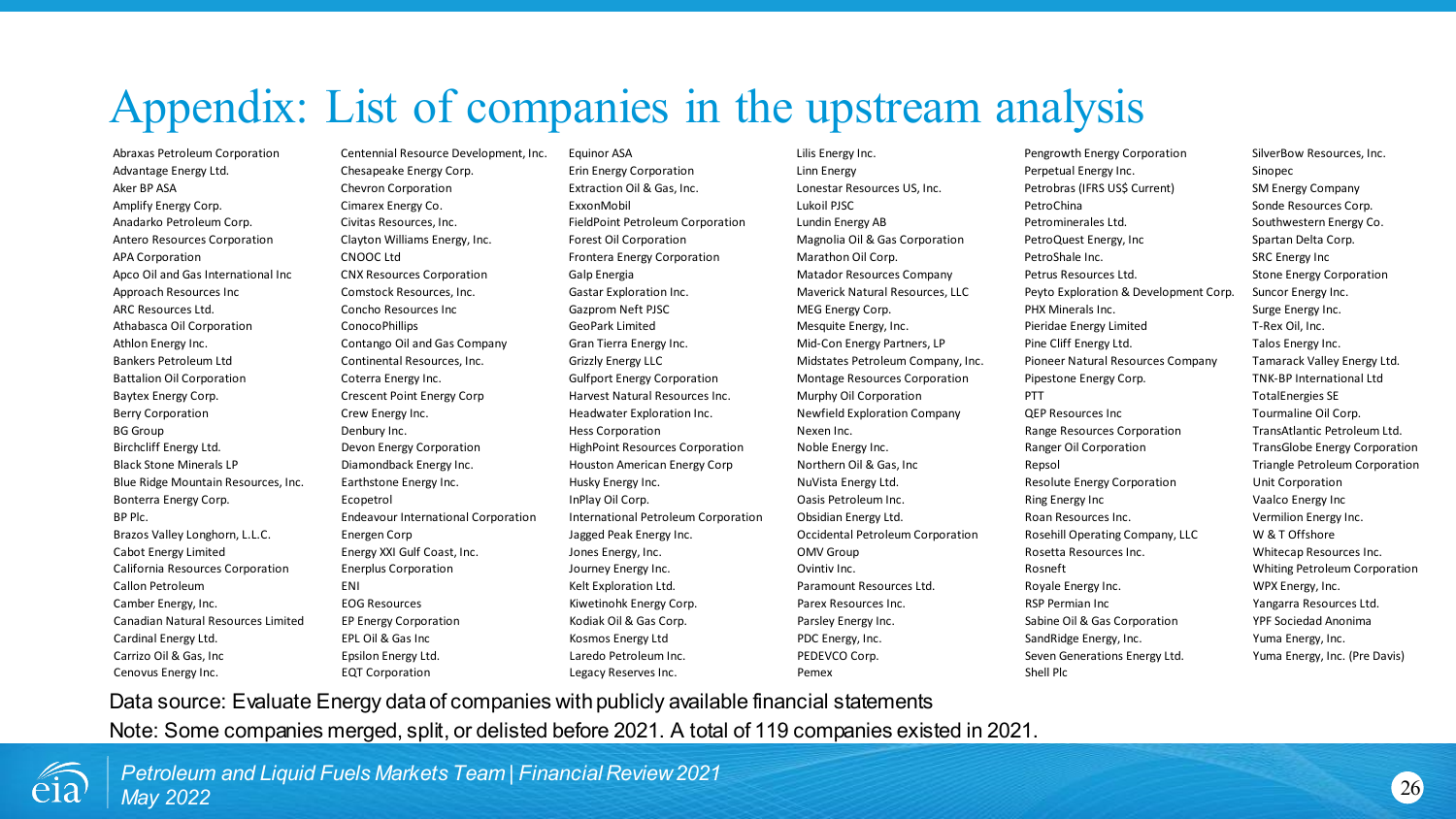### Appendix: List of companies in the downstream analysis

| Alon USA Energy                           | Galp Energia                     | <b>Neste Corporation</b>      | Shell Plo     |
|-------------------------------------------|----------------------------------|-------------------------------|---------------|
| Andeavor                                  | Gazprom Neft PJSC                | OMV Group                     | Sinopec       |
| Blue Dolphin Energy Co                    | Grupa Lotos                      | Par Pacific Holdings, Inc.    | Suncor        |
| BP Plc.                                   | <b>HollyFrontier Corporation</b> | PBF Energy Inc                | TNK-BP        |
| Calumet Specialty Products Partners, L.P. | Husky Energy Inc.                | Pemex                         | TotalEn       |
| Cenovus Energy Inc.                       | Imperial Oil Limited             | Petrobras (IFRS US\$ Current) | <b>TUPRAS</b> |
| Chevron Corporation                       | <b>INA Group</b>                 | PetroChina                    | Valero I      |
| CVR Energy, Inc.                          | Indian Oil Corporation Limited   | Phillips 66                   | Wester        |
| Delek US Holdings                         | Lukoil PJSC                      | PKN Orlen                     |               |
| ENI                                       | Marathon Petroleum Corporation   | Repsol                        |               |
| ExxonMobil                                | MOL Group                        | Rosneft                       |               |

Neste Corporation Shell Plc Par Pacific Holdings, Inc. Suncor Energy Inc. **BRET Energy Inc. And TNK-BP International Ltd.** TNK-BP International Ltd nc. Calumet Specialty Pemex Total Energies SE nited **Petrobras (IFRS US\$ Current)** TUPRAS PetroChina **Inc.** Corporation Inc. Corporation Valero Energy Corporation oration Limited **Energy, Inc. Inc.** Phillips 66 Western Refining Inc.

Data source: Evaluate Energy data of companies with publicly available financial statements Note: Some companies merged, split, or delisted before 2021. A total of 36 companies existed in 2021.



*Petroleum and Liquid Fuels Markets Team | Financial Review 2021 May 2022*

 $\mathcal{A}$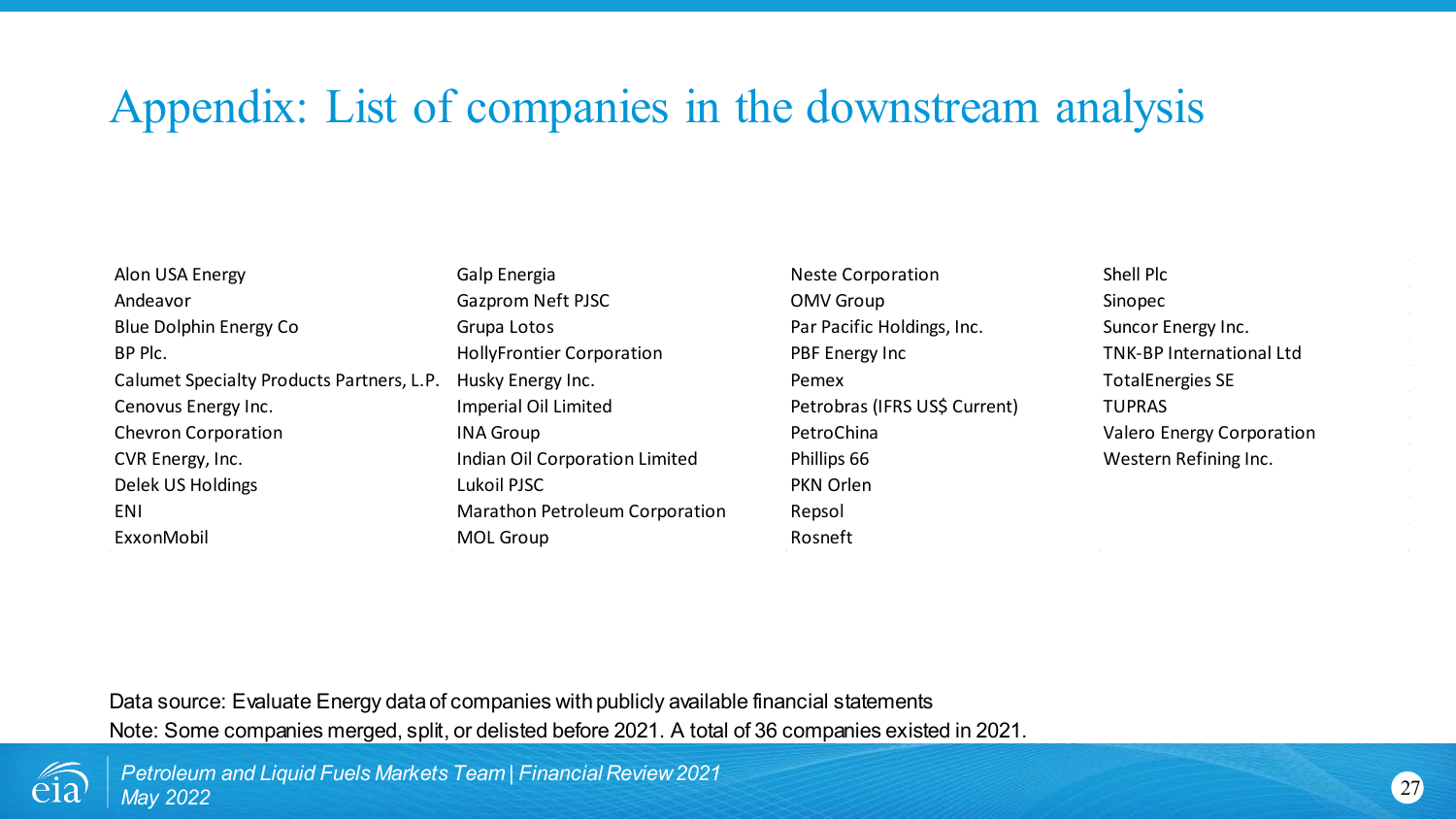## Background

- The upstream analysis focuses on the financial and operating trends of 119 global oil and natural gas companies (called *the companies* or *the energy companies*) and the downstream analysis focuses on 36 companies.
- The data come from the public financial statements each company publishes, which a data service (Evaluate Energy) aggregates for ease of data analysis.
- For consistency, we kept an energy company's assets that were acquired by another company in the group in 2012 or later in the data for the previous years.
- Several charts show comparisons between energy companies and the U.S. manufacturing industry. We collected the data from the U.S. Census Bureau's *Quarterly Financial Report.*

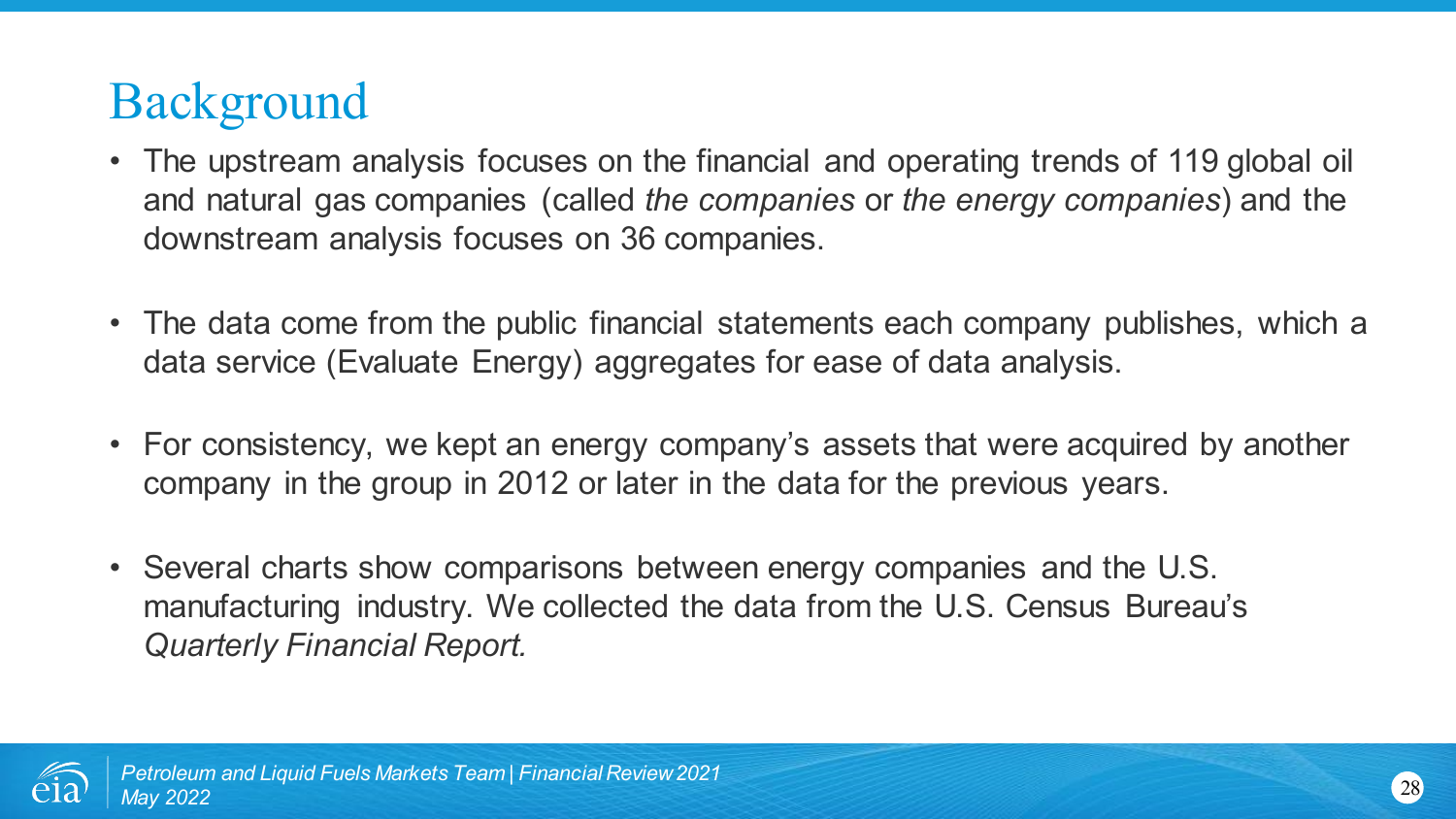## Brief description of terms

- *Cash from operations* is a measure of income from the company's regular business activities.
- *Capital expenditure* is cash used to purchase property, plant, and equipment.
- *Financing activities* measure inflows and outflows in debt or equity markets, including dividends, share issuance or repurchases, and debt issuance or repayments.
- *Return on equity* is a measure of the profit a company earns on money that shareholders have invested.
- *Market capitalization* is the total value of a company's outstanding, publicly traded shares.

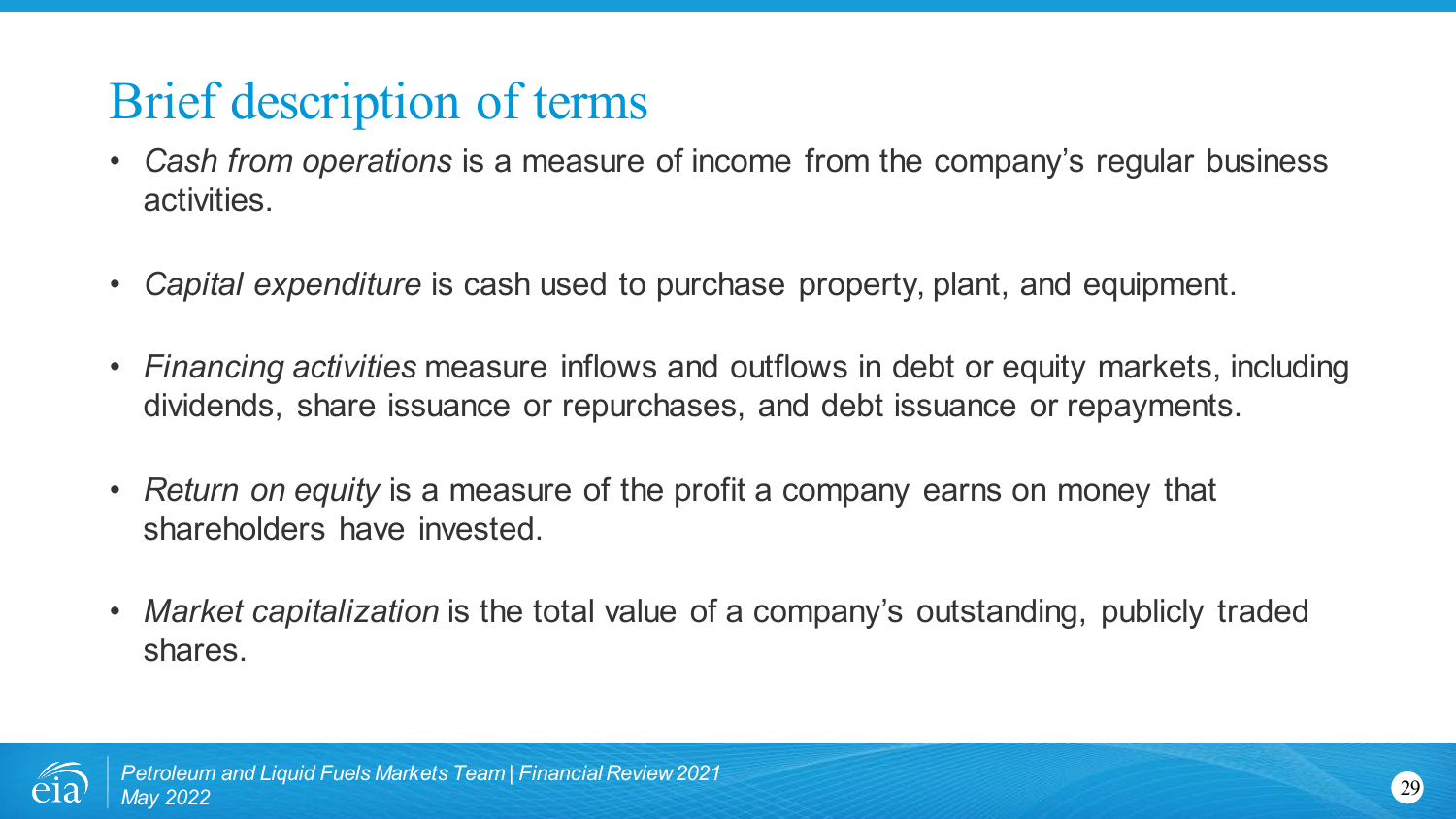## Brief description of terms

- *Net income* represents profits after taxes and depreciation.
- *Asset impairments* occur when a company lowers the estimated value of a property to reflect current market value, which may result from the loss of production potential or a decline in oil prices.
- *Reserve revisions* are changes to prior year-end proved reserve estimates, either positive or negative, resulting from new information other than an increase in proved acreage (extension). Revisions may include increases of proved reserves associated with the installation of improved recovery techniques or equipment. They also include correction of prior year arithmetical or clerical errors and adjustments to prior year-end production volumes to the extent that these alter reserves estimates.